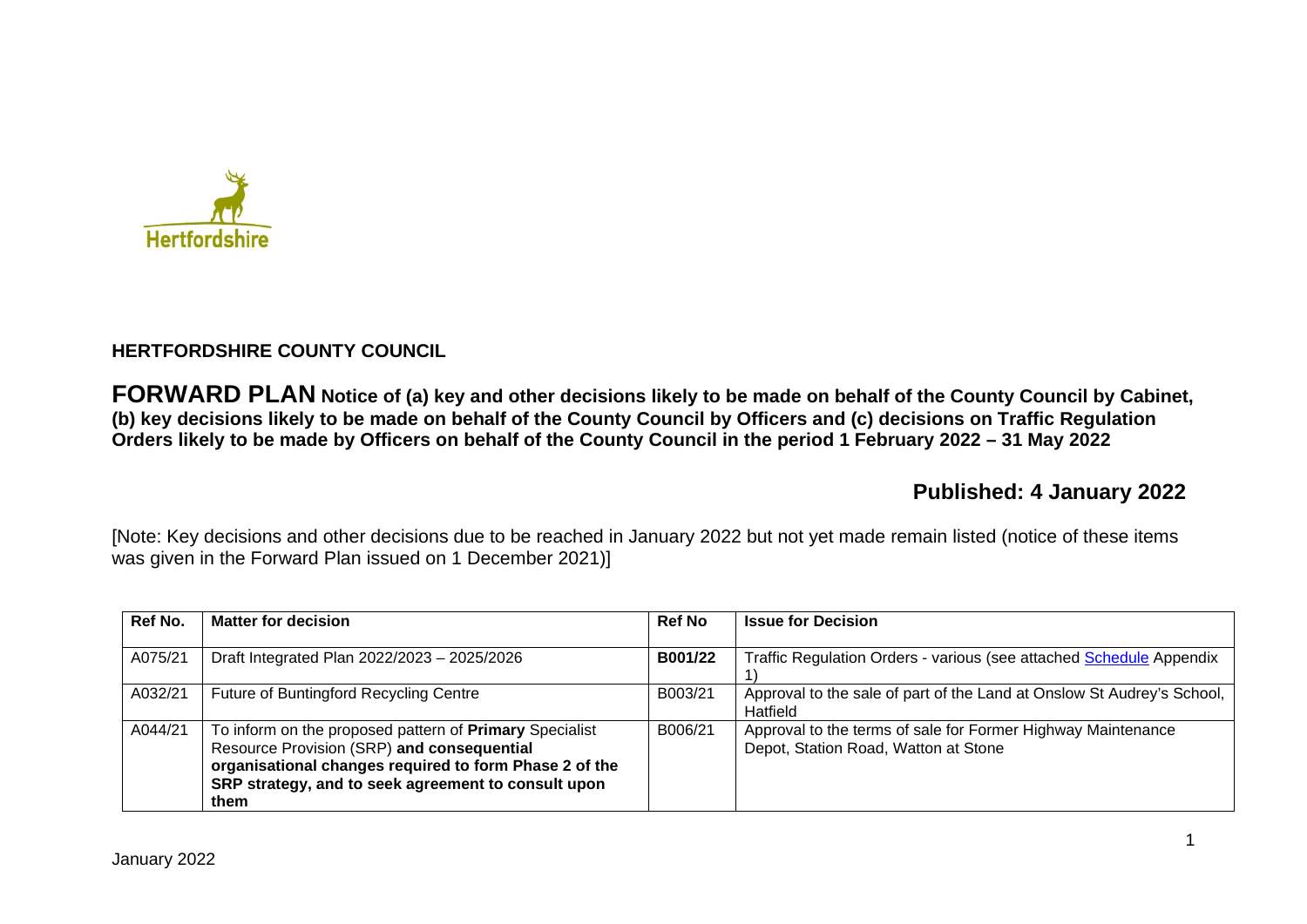| A059/21 | <b>Domestic Abuse Strategy</b>                                      | B007/21 | Approval to the terms of sale for Land at Foxgrove Path, South Oxhey                                    |
|---------|---------------------------------------------------------------------|---------|---------------------------------------------------------------------------------------------------------|
| A068/21 | Q3 Finance Budget Monitor                                           | B008/21 | Approval to the terms of sale for Former Little Furze JMI School,<br>Gosforth Lane, South Oxhey         |
| A069/21 | Highway Infrastructure Asset Management Plan: Asset                 | B011/21 | Land and building at Meadowbank, Alexandra Road, Kings Langley -                                        |
|         | Performance Report 2020/21                                          |         | Appropriation to Adult Care Services                                                                    |
| A076/21 | Delivery strategy for a new Garden Village in Cheshunt              | B026/21 | Single Tender Action for Midpoint Intensive Enablement Service                                          |
| A077/21 | Land remediation and property development strategy for              | B030/21 | HCC2112744 - Care Provider for new care home development at                                             |
|         | Chequersfield, Welwyn Garden City                                   |         | Little Furze, South Oxhey                                                                               |
| A078/21 | Corporate Complaint Policy - Approval                               | B037/21 | Approval of Enabling Agreement and surrender of lease of land at<br>Onslow St Audrey's School, Hatfield |
| A079/21 | Public Engagement & Consultation on the Integrated Plan             | B038/21 | Approval of the final terms of the 125-year peppercorn lease for the                                    |
|         | Proposal                                                            |         | new special school at Woodside, Welwyn Garden City.                                                     |
| A080/21 | Integrated Plan 2022/2023 - 2025/2026                               | B044/21 | The Supply of Catering Disposables                                                                      |
| A081/21 | Overview & Scrutiny Committee Report on the Integrated Plan         | B049/21 | HCC2113267 Demolition of the Former Little Furze Primary School,                                        |
|         | Proposals                                                           |         | South Oxhey.                                                                                            |
| A082/21 | Service Cabinet Panels Comments on the Integrated Plan<br>Proposals | B056/21 | <b>Contract Award for Midpoint Intensive Enablement Service</b>                                         |
| A083/21 | Minerals and Waste Local Plan: Sustainability Appraisal             | B057/21 | Award of Framework for spot providers                                                                   |
|         | Scoping Report and Waste Facilities Design Guide                    |         |                                                                                                         |
| A084/21 | <b>Family Hubs Strategy</b>                                         | B061/21 | Washroom Services for all HCC sites - Award of Contract                                                 |
| A085/21 | Adult Disability Service Accommodation Strategy                     | B064/21 | Reinforced Autoclaved Aerated Concrete (RAAC) repair and                                                |
|         |                                                                     |         | replacement of roofs containing this form of concrete                                                   |
| A089/21 | Agreement of Hertfordshire County Council's new strategic/          | B069/21 | HCC2113017 - Batch 63 Cluster 2 - Hertford St Andrews C of E                                            |
|         | corporate plan                                                      |         | Primary School & Wheatcroft Primary School - Mechanical &                                               |
|         |                                                                     |         | <b>Electrical Works</b>                                                                                 |
| A090/21 | Highways 2022/23 Integrated Works and Procurement Routes            | B070/21 | HCC2113018 - Batch 63 Cluster 3 - Coates Way JMI and Nursery                                            |
|         |                                                                     |         | School & London Colney Primary School & Nursery Mechanical &                                            |
|         |                                                                     |         | <b>Electrical Works -</b>                                                                               |
| A001/22 | <b>Hertfordshire Carers Strategy</b>                                | B071/21 | HCC2113019 -                                                                                            |
|         |                                                                     |         | Batch 63 Cluster 4 - Widford School & Tonwell St Mary's C of E                                          |
|         |                                                                     |         | Primary School - Mechanical & Electrical Works                                                          |
| A002/22 | Whether to publish a statutory notice on the proposal to            | B073/21 | HCC2113005 -                                                                                            |
|         | permanently enlarge Breakspeare School, Abbots                      |         | Batch 66 Cluster 1 Commonswood School, Welwyn Garden City -                                             |
|         | Langley, WD5 0BU, from 97 places to 210 places with                 |         | Roofing Works                                                                                           |
|         | effect from September 2023 and the relocation of the                |         |                                                                                                         |
|         | school to the Durrants School Former Playing Field site,            |         |                                                                                                         |
|         | Manor Way, Croxley Green, WD3 3LU                                   |         |                                                                                                         |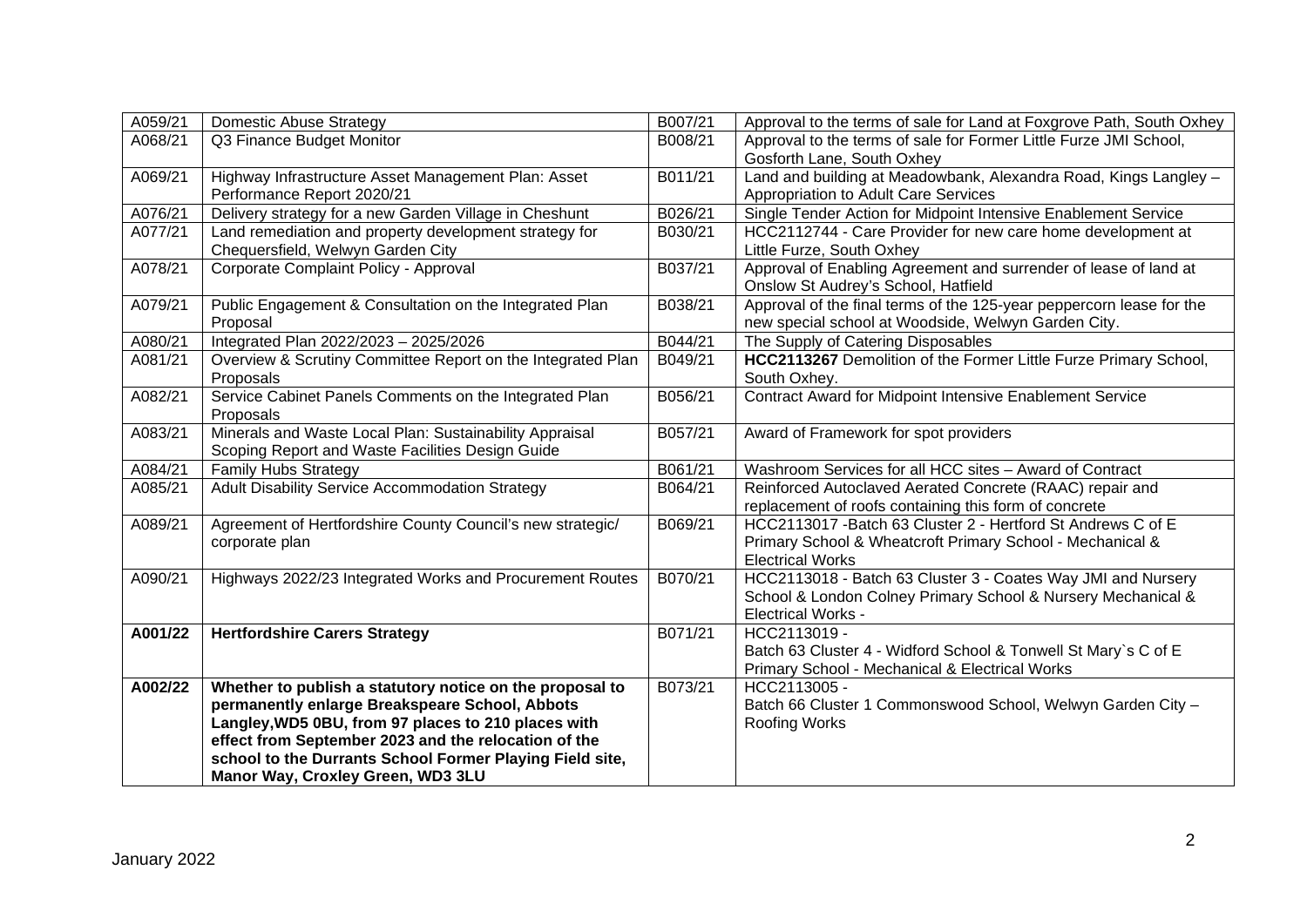| A003/22 | Whether or not to authorise additional funding to support<br>the construction of the new 2-form entry first school in<br><b>Buntingford</b>                                                                                                                                                          | B074/21 | HCC2113006 - Batch 66 Cluster 2 Roger de Clare C of E (VC) First &<br>Nursery School, Puckeridge - Roofing Works                                 |
|---------|------------------------------------------------------------------------------------------------------------------------------------------------------------------------------------------------------------------------------------------------------------------------------------------------------|---------|--------------------------------------------------------------------------------------------------------------------------------------------------|
| A004/22 | Whether or not to authorise additional capital funding to<br>support the permanent enlargement of Codicote C of E<br>Primary School by 1 form of entry                                                                                                                                               | B075/21 | HCC2113007 - Batch 59 Cluster 1 Ickleford Primary School, Ickleford<br>- Roofing Works                                                           |
| A005/22 | Whether or not to authorise: 1) additional capital funding<br>to support the relocation and enlargement of Westfield<br>Community Primary School and; 2) a change to the<br>implementation date from 1 September 2022 to 1<br>September 2024                                                         | B076/21 | HCC2113008 - Batch 59 Cluster 2 Ashlyns School, Berkhamsted -<br><b>Roofing Works</b>                                                            |
| A067/21 | Adoption of the Hertfordshire County Council's Tree and<br><b>Woodland Strategy</b>                                                                                                                                                                                                                  | B079/21 | The Supply of Laminating Pouches                                                                                                                 |
| A086/21 | <b>Highways Drainage Strategy</b>                                                                                                                                                                                                                                                                    | B085/21 | Provision of a dynamic Purchase System for School Coach and Local<br><b>Bus Operators</b>                                                        |
| A087/21 | Hertfordshire Mental Health Strategy 2022-2027                                                                                                                                                                                                                                                       | B089/21 | HCC2113182 Provision of consultancy services to Adult Care<br>Services construction projects                                                     |
| A006/22 | Whether or not to agree to the statutory proposal to close<br>the residential provision at Falconer School, taking into<br>consideration the outcome of the statutory notice period.<br>NB Agreement to the statutory proposal by Cabinet will<br>only be required if objections are received to it. | B092/21 | HCC2113175 - Kings Langley Primary School, Kings Langley - Batch<br>60 Cluster 1 - Roofing Works                                                 |
| A007/22 | Whether or not to agree to the statutory proposal to close<br>Wareside C of E Primary School on 31 August 2022                                                                                                                                                                                       | B093/21 | HCC2113176 - Andrews Lane Primary School, Cheshunt - Batch 64<br>Cluster 1 - Roofing Works                                                       |
| A015/21 | Consider the future of Land North of Roysia School, Royston                                                                                                                                                                                                                                          | B094/21 | HCC2113177 - Middleton School, Ware - Batch 64 Cluster 2 -<br><b>Roofing Works</b>                                                               |
| A018/21 | Consider the future of Land at 2B Star Street<br>in connection with the existing library at 87 High Street, Ware.                                                                                                                                                                                    | B095/21 | HCC2113178 - Pixies Hill Primary School, Hemel Hempstead &<br>Garden Fields JMI School, St Albans - Batch 64 Cluster 3 - Roofing<br><b>Works</b> |
| A088/21 | Procurement of Adult Care Service Housing Management<br>Provider                                                                                                                                                                                                                                     | B100/21 | HCC2113221 - The Lea Primary School & Nursery, Harpenden &<br>Malvern Way Infant & Nursery School, Croxley Green - Roofing<br>Works              |
| A091/21 | Covid-19 Recovery Strategy - Biannual update Report                                                                                                                                                                                                                                                  | B101/21 | HCC2113222 - Icknield Infant & Nursery School, Letchworth - Roofing<br>Works                                                                     |
| A008/22 | Approval to the sale of Land at former Meriden School,<br><b>Harvest End, Watford</b>                                                                                                                                                                                                                | B102/21 | HCC2113223 - Chater Junior School, Watford - Roofing Works                                                                                       |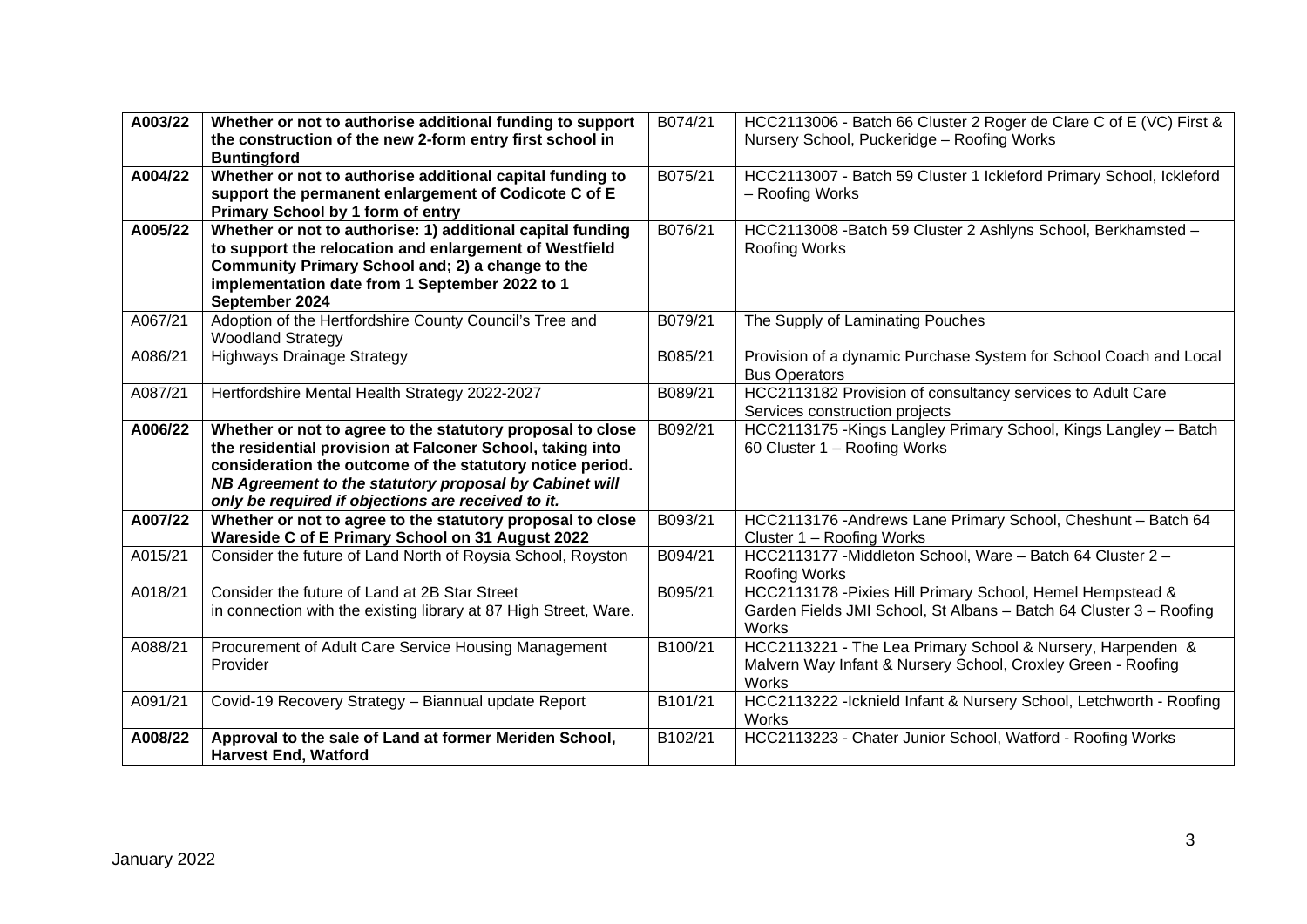| A009/22 | Minerals and Waste Local Plan: Draft Plan Consultation | B103/21 | HCC2113250 - Mandeville Primary School, Sawbridgeworth - 1 Form                         |
|---------|--------------------------------------------------------|---------|-----------------------------------------------------------------------------------------|
|         |                                                        |         | to 2 Form of entry expansion construction project and associated                        |
|         |                                                        |         | external works                                                                          |
|         |                                                        | B104/21 | Award of a contract for the provision of an Employee Benefit Platform                   |
|         |                                                        |         | with effect from May 2022                                                               |
|         |                                                        | B108/21 | Approval for capital funding delivery of Public Sector Decarbonisation                  |
|         |                                                        |         | Works Scheme Works for Hertfordshire County Council                                     |
|         |                                                        | B109/21 | The Provision of a Delivery Service for Herts FullStop                                  |
|         |                                                        | B110/21 | HCC2012497 - Codicote Primary School - School Expansion                                 |
|         |                                                        | B111/21 | HCC2113354 - Gilston Primary - Commission of design team                                |
|         |                                                        |         | consultants                                                                             |
|         |                                                        | B117/21 | To negotiate an extension of the existing contract between                              |
|         |                                                        |         | Hertfordshire County Council and Herts for Learning for the provision                   |
|         |                                                        |         | of HfL services and support to Hertfordshire County Council                             |
|         |                                                        | B118/21 | To award of contract for the provision a Hertfordshire Sexual Health                    |
|         |                                                        |         | Service                                                                                 |
|         |                                                        | B121/21 | Day opportunities- grant allocations                                                    |
|         |                                                        | B122/21 | HCC2113430 - Little Furze - Construction of new care home                               |
|         |                                                        |         | development                                                                             |
|         |                                                        | B123/2  | HCC2113431 - Procurement of Water and Sewerage Services"                                |
|         |                                                        | B124/21 | HCC2113424 - Buntingford First School Temp Accommodation                                |
|         |                                                        | B125/21 | HCC2113418 - The Rivers Education Support Centre, Hoddesdon -                           |
|         |                                                        |         | Supply & Installation Primary Support Base Building                                     |
|         |                                                        | B126/21 | HCC2113342 - Buntingford School - Construction of New Net Zero                          |
|         |                                                        |         | Carbon first school                                                                     |
|         |                                                        | B127/21 | Transport, Infrastructure and Planning Services Framework 2022-23<br>Lots 1-7 Call Offs |
|         |                                                        | B128/21 | Approval to the terms of long leasehold of Eastern Playing Fields,                      |
|         |                                                        |         | Goffs lane, Cheshunt                                                                    |
|         |                                                        | B129/21 | Inside Out Intensive Coaching Service for Children in Care                              |
|         |                                                        | B130/21 | Procurement of a Multi-Provider Framework agreement for the                             |
|         |                                                        |         | provision of learning opportunities, products and interventions on                      |
|         |                                                        |         | behalf of Adult Care Services Workforce Development and                                 |
|         |                                                        |         | Partnership Team                                                                        |
|         |                                                        | B131/21 | The provision of a Minor Works service of grounds maintenance and                       |
|         |                                                        |         | maintenance services                                                                    |
|         |                                                        | B132/31 | The provision of Building Cleaning Service for the renewal of the                       |
|         |                                                        |         | West of county education package of primary schools (West A)                            |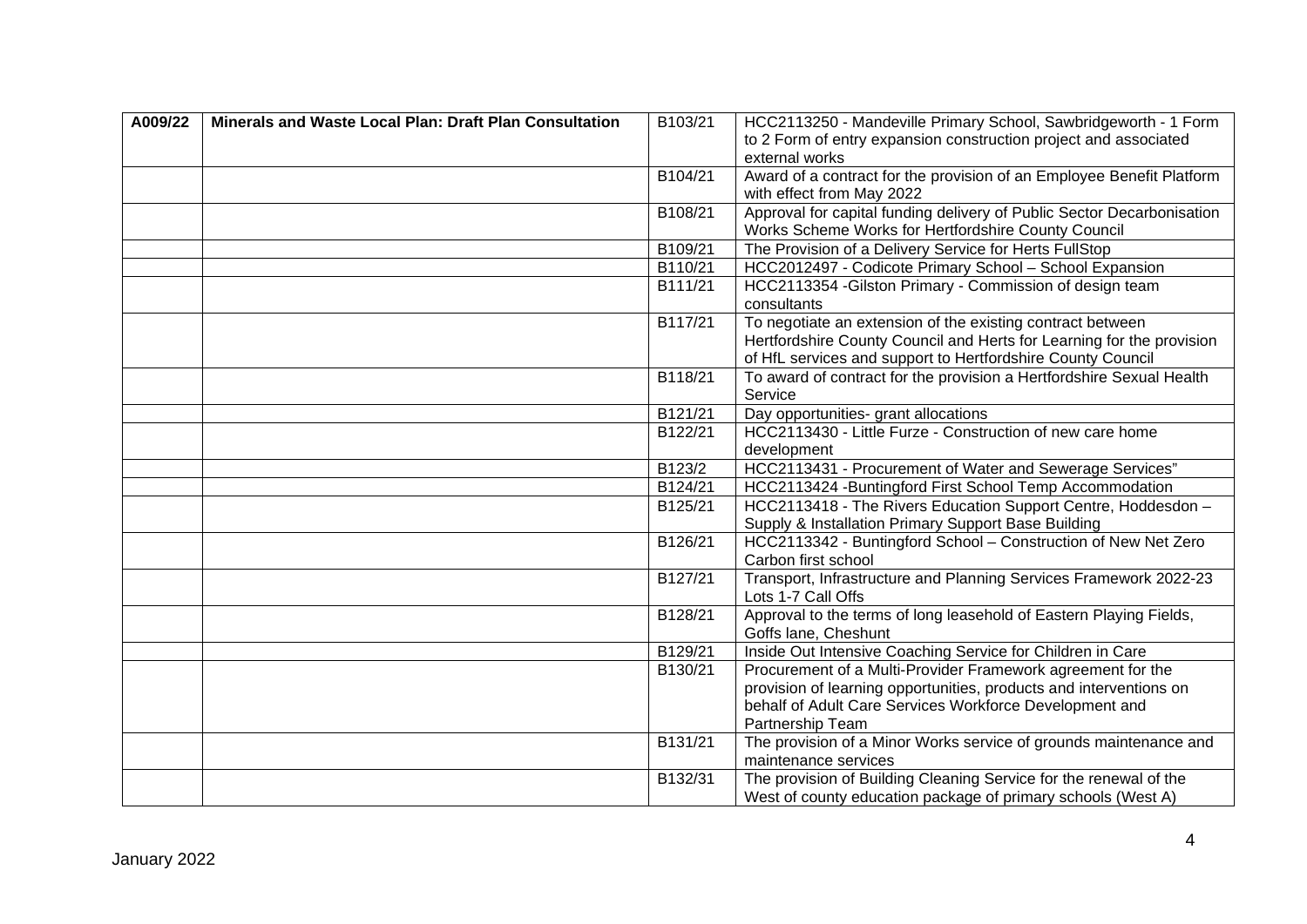| B133/21 | The provision of Building Cleaning Service for the renewal of the<br>West of county education package of primary schools (West B)                                                                                                                                                            |
|---------|----------------------------------------------------------------------------------------------------------------------------------------------------------------------------------------------------------------------------------------------------------------------------------------------|
| B134/21 | The provision of Building Cleaning Service for the renewal of the<br>West of county education package of primary schools (West C)                                                                                                                                                            |
| B135/21 | The provision of Building Cleaning Service for the renewal of the<br>West of county education package of primary schools (West D)                                                                                                                                                            |
| B136/21 | The provision of Building Cleaning Service for the renewal of the<br>Bishops Stortford education package of primary schools (East of<br>County E)                                                                                                                                            |
| B002/22 | Award contract for electronic document records management<br>software                                                                                                                                                                                                                        |
| B003/22 | Whether or not to agree to the statutory proposal to close the<br>residential provision at Falconer School, taking into<br>consideration the outcome of the statutory notice period. NB An<br>officer decision will only be taken if no objections to the<br>statutory proposal are received |
| B004/22 | The provision of Building Cleaning Services, for The Hemel<br><b>Hempstead School</b>                                                                                                                                                                                                        |
| B005/22 | HCC2113481 Batch 61 Cluster 2 - Burleigh, Heathlands &<br><b>Manland School - Heating Works</b>                                                                                                                                                                                              |
| B006/22 | The provision of contracts for the treatment and final disposal of<br>local authority collected residual waste from 2024                                                                                                                                                                     |
| B007/22 | Step2Skills: Award of contract for the provision of Adult<br>Learning across Hertfordshire for academic year 2022-2023                                                                                                                                                                       |
| B008/22 | Prevention of Homelessness Service (16 to 25 years) via<br>Children's Services in conjunction with the 10 District/Borough<br><b>Councils</b>                                                                                                                                                |

**\*\*** The address from which, subject to any prohibition or restriction on their disclosure, copies of, or extracts from, any document listed is available from County Hall, Pegs Lane, Hertford. SG13 8DE. Other documents relevant to these matters may be submitted to the decision maker. To request details of such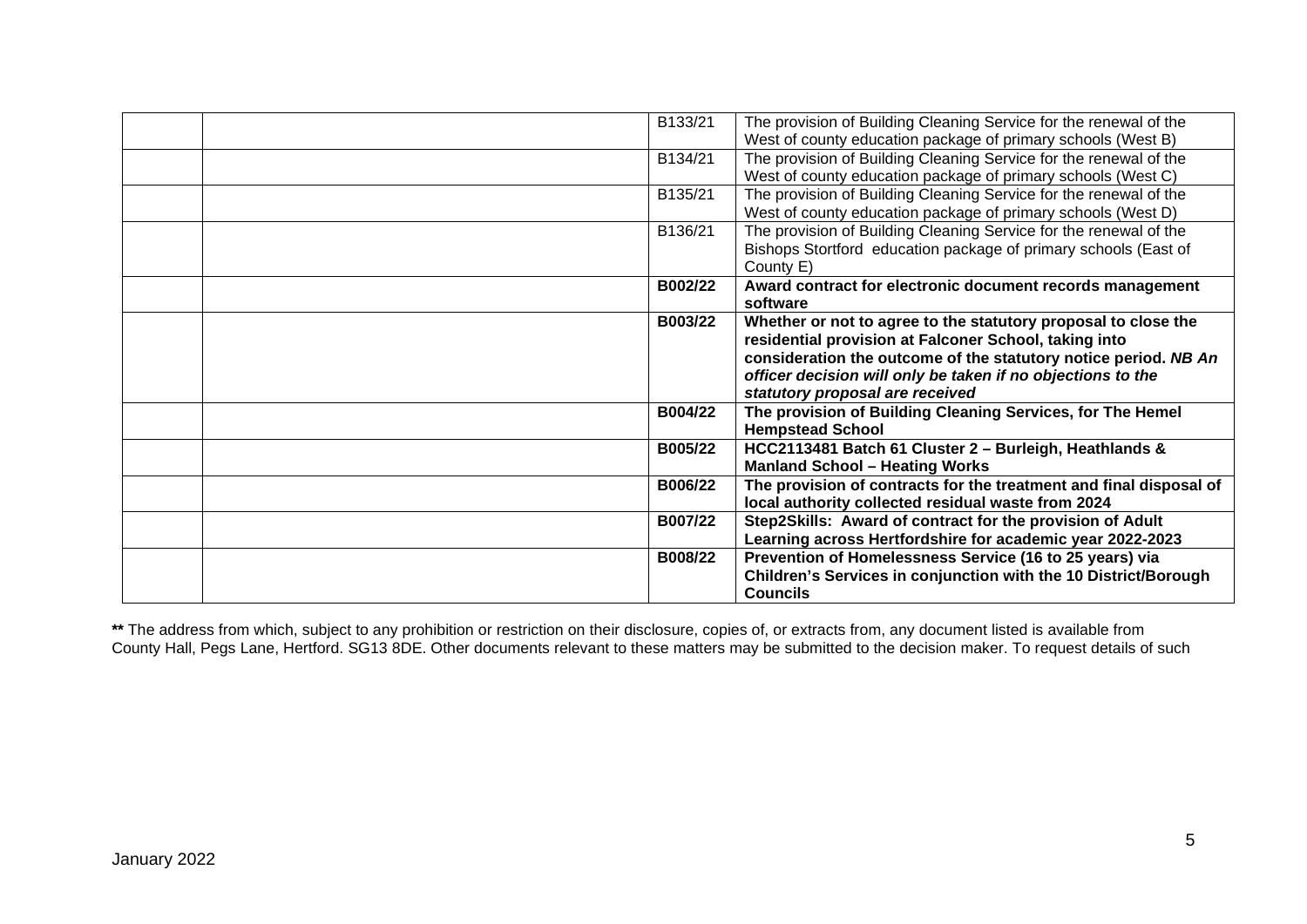documents (if any) as they become available, contact Deborah Jeffery, Assistant Manager, Democratic Services by email [\(Deborah.jeffery@hertfordshire.gov.uk\)](mailto:Deborah.jeffery@hertfordshire.gov.uk) or phone (01992 555563)

\*\*\* In accordance with Regulation 10(1) of The Local Authorities (Executive Arrangements) (Meetings and Access to Information) (England) Regulations 2012 (the '2012 Regulations') these items of business will be considered by Cabinet at its meeting 13 May 2019. Notices issued, as required by the 2012 Regulations, can be viewed at <https://democracy.hertfordshire.gov.uk/mgCalendarMonthView.aspx?GL=1&bcr=1>

ᵻᵻ Documents to be considered by the Cabinet are published on the Councils website at <https://democracy.hertfordshire.gov.uk/mgCalendarMonthView.aspx?GL=1&bcr=1>

‡‡ Grounds for exemption are: -

- (a) where the decision is a decision taken under the Special Urgency provisions in Annex 4 of the Constitution
- (b) where the Chief Executive certifies that implementation of the decision is critical for service delivery
- (c) where the Chief Legal Officer certifies that the Council would be likely to suffer legal prejudice from a delay in implementation of the decision resulting from the decision being Called-In
- (d) where the Director of Resources certifies that the Council would be likely to suffer financial prejudice from a delay in implementation of the decision resulting from the decision being Called-In
- (e) where the Chief Legal Officer certifies that a delay in implementation of the decision resulting from the decision being Called-In would result in the decision being incapable of implementation or meaningful implementation
- (f) where the decision results from consideration of a recommendation or report from the OSC or any sub-committee or Topic Group of the OSC
- (g) where the decision results from a reference back decision by Overview and Scrutiny Committee; or
- (h) where the decision is a recommendation to Full Council;
- (i) where the Call-In period has expired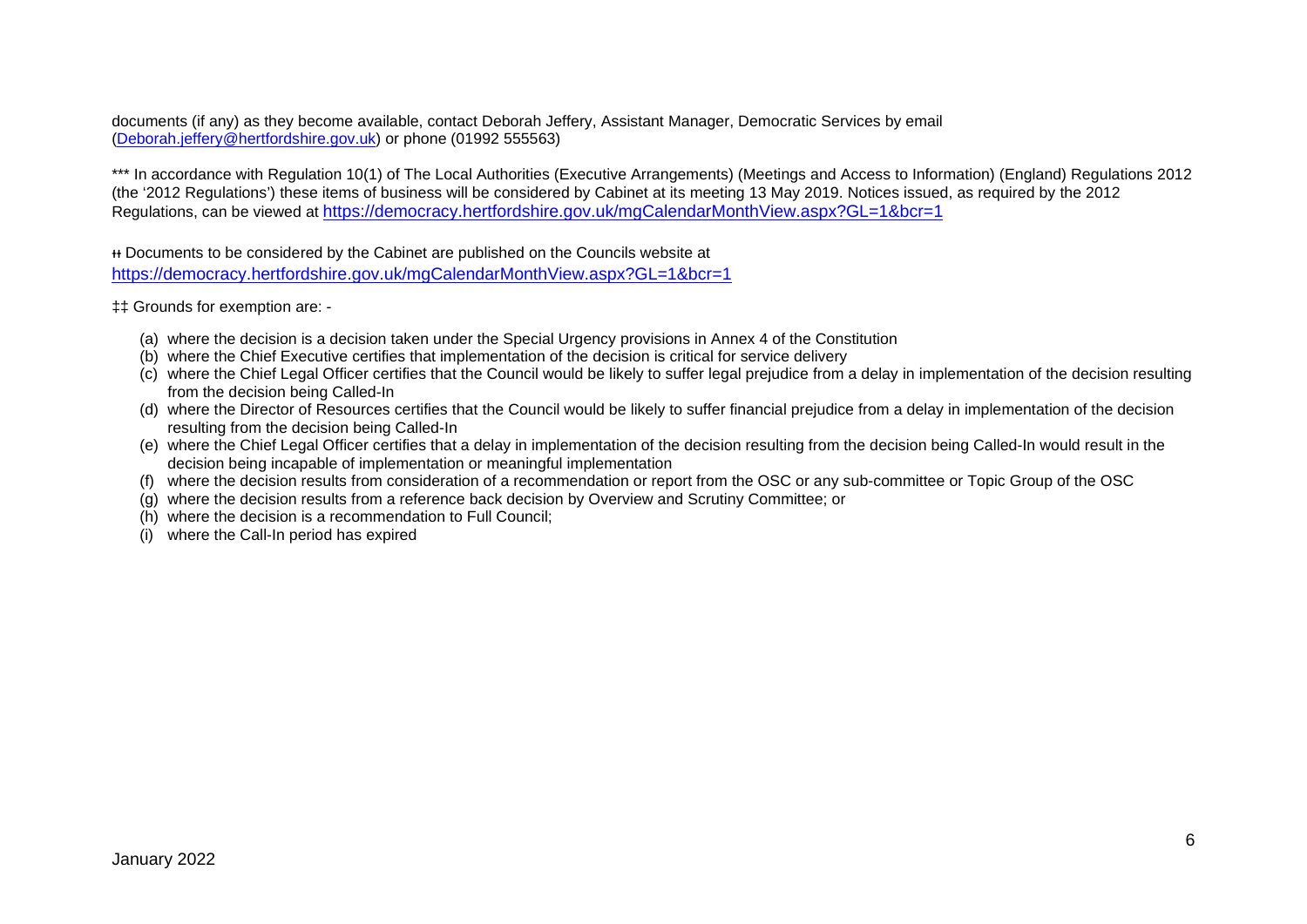## **PART A: DECISIONS BY CABINET NOTE:** NEW ITEMS AND AMENDMENTS ARE SHOWN IN BOLD

| Ref No. | <b>Matter for decision</b>                                                                                                                                                                                                                                        | <b>Date</b><br>decision to<br>be made | <b>Cabinet Panels</b><br>to be consulted        | <b>Officer contact for</b><br>this matter | <b>Documents to be</b><br>considered**ff                                                     | <b>Exempt from</b><br>the Council's<br>Call-in<br>procedures<br>## Yes/No |
|---------|-------------------------------------------------------------------------------------------------------------------------------------------------------------------------------------------------------------------------------------------------------------------|---------------------------------------|-------------------------------------------------|-------------------------------------------|----------------------------------------------------------------------------------------------|---------------------------------------------------------------------------|
| A075/21 | Draft Integrated Plan<br>$2022/2023 -$<br>2025/2026                                                                                                                                                                                                               | 17/01/2022                            |                                                 | Scott Walker<br>01992 555273              | Report of the Deputy Chief<br><b>Executive and Executive</b><br><b>Director of Resources</b> | Yes                                                                       |
| A032/21 | Future of Buntingford<br><b>Recycling Centre</b>                                                                                                                                                                                                                  | 21/02/2022                            | <b>The</b><br>Environment                       | Matt King<br>01992 556207                 | Report of the Executive Director<br>of Environment & Infrastructure                          | <b>No</b>                                                                 |
| A044/21 | To inform on the<br>proposed pattern of<br><b>Primary Specialist</b><br><b>Resource Provision</b><br>(SRP) and<br>consequential<br>organisational<br>changes required to<br>form Phase 2 of the<br>SRP strategy, and to<br>seek agreement to<br>consult upon them | 21/02/2022                            | Education,<br>Libraries & Life<br>Long Learning | Pauline Davis<br>01992 555865             | Report of the Executive Director<br>of Children's Services                                   | <b>No</b>                                                                 |
| A059/21 | Domestic Abuse<br>Strategy                                                                                                                                                                                                                                        | 21/02/2022                            | Adult Care,<br>Health &<br>Wellbeing            | Helen Gledhill 01438<br>843617            | Report of the Executive Director<br>of Adult Care Services                                   | <b>No</b>                                                                 |
| A068/21 | Q3 Finance Budget<br>Monitor                                                                                                                                                                                                                                      | 21/02/2022                            | Resources &<br>Performance                      | <b>Scott Walker</b><br>01992 555273       | Report of the Deputy Chief<br><b>Executive and Executive</b><br><b>Director of Resources</b> | <b>No</b>                                                                 |
| A069/21 | Highway Infrastructure<br><b>Asset Management</b><br>Plan: Asset<br>Performance Report<br>2020/21                                                                                                                                                                 | 21/02/2022                            | Highways &<br>Transport                         | Chris Allen-Smith<br>01992 658167         | Report of the Executive Director<br>of Environment & Infrastructure                          | <b>No</b>                                                                 |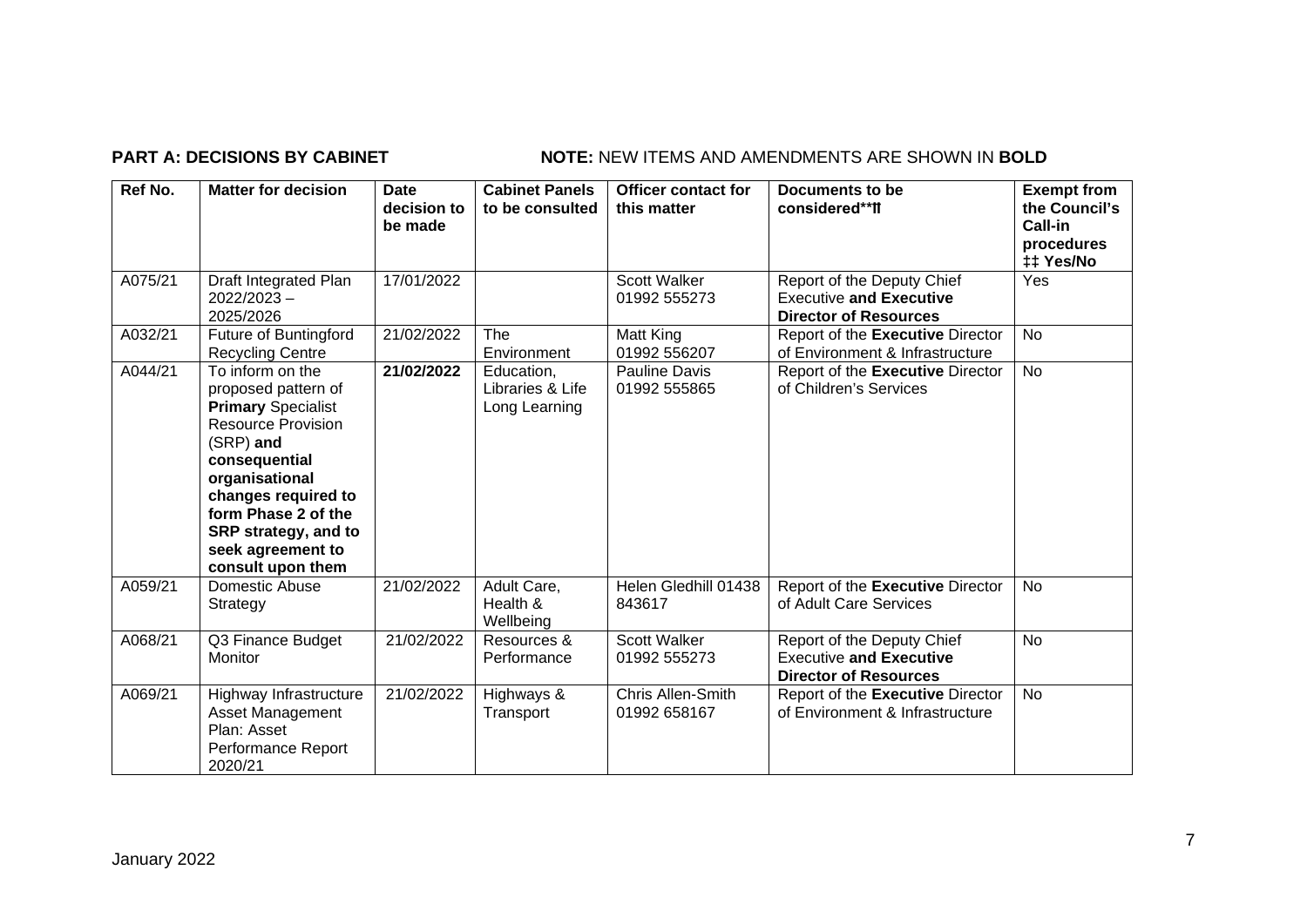| A076/21 | Delivery strategy for a<br>new Garden Village in<br>Cheshunt                                         | 21/02/2021                                               | Resources &<br>Performance                                          | <b>Mike Evans</b><br>01992 555634                                   | Report of the Deputy Chief<br><b>Executive and Executive</b><br><b>Director of Resources</b><br>Part I and Part II Report - due to<br>'Information relating to the<br>financial or business affairs of<br>any particular person (including                                   | <b>No</b> |
|---------|------------------------------------------------------------------------------------------------------|----------------------------------------------------------|---------------------------------------------------------------------|---------------------------------------------------------------------|------------------------------------------------------------------------------------------------------------------------------------------------------------------------------------------------------------------------------------------------------------------------------|-----------|
| A077/21 | Land remediation and<br>property development<br>strategy for<br>Chequersfield,<br>Welwyn Garden City | 21/02/2022                                               | Resources &<br>Performance                                          | <b>Mike Evans</b><br>01992 555634                                   | the Council)'<br>Report of the Deputy Chief<br><b>Executive and Executive</b><br><b>Director of Resources</b><br>Part I and Part II Report - due to<br>'Information relating to the<br>financial or business affairs of<br>any particular person (including<br>the Council)' | <b>No</b> |
| A078/21 | <b>Corporate Complaint</b><br>Policy - Approval                                                      | 21/02/2022                                               | Resources &<br>Performance                                          | <b>Quentin Baker</b><br>07976611271                                 | Report of the Deputy Chief<br>Executive                                                                                                                                                                                                                                      | <b>No</b> |
| A079/21 | Public Engagement &<br>Consultation on the<br>Integrated Plan<br>Proposal                            | 21/02/2022<br>County<br>Council<br>22/02/2022            | Resources &<br>Performance                                          | Alex James<br>01992 588259                                          | Report of the Deputy Chief<br><b>Executive and Executive</b><br><b>Director of Resources</b>                                                                                                                                                                                 | Yes       |
| A080/21 | Integrated Plan<br>$2022/2023 -$<br>2025/2026                                                        | Cabinet<br>21/02/2022<br>County<br>Council<br>22/02/2022 | <b>All Cabinet</b><br>Panels<br>Overview &<br>Scrutiny<br>Committee | Scott Walker<br>01992 555273                                        | Report of the Deputy Chief<br><b>Executive and Executive</b><br><b>Director of Resources</b>                                                                                                                                                                                 | Yes       |
| A081/21 | Overview & Scrutiny<br>Committee Report on<br>the Integrated Plan<br>Proposals                       | Cabinet<br>21/02/2022<br>County<br>Council<br>22/02/2022 | Resources and<br>Performance<br><b>Cabinet Panel</b>                | Natalie Rotherham<br>01992 588485<br>Fiona Corcoran<br>01992 588165 | Report of the Overview and<br><b>Scrutiny Committee</b>                                                                                                                                                                                                                      | Yes       |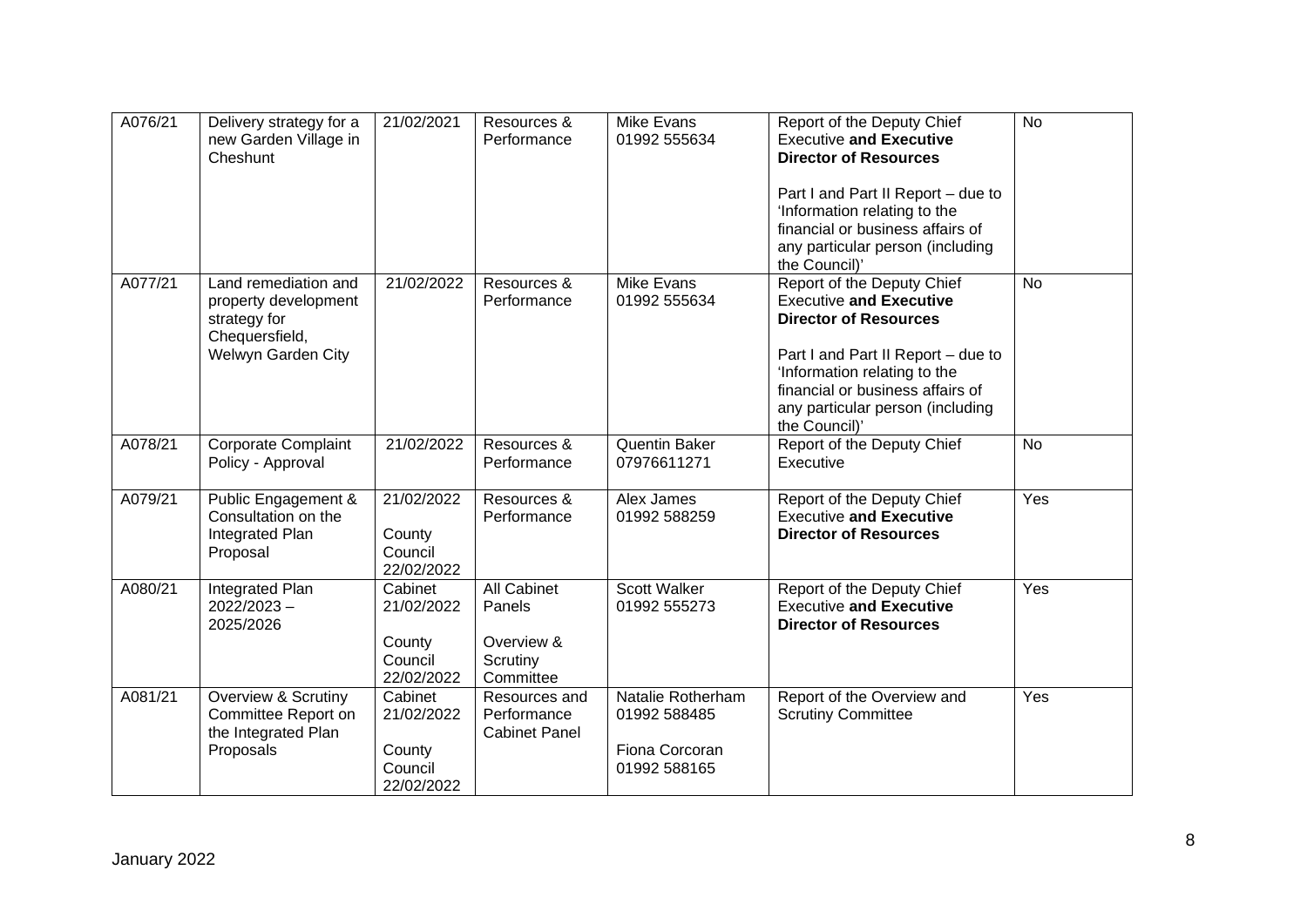| A082/21 | Service Cabinet<br>Panels Comments on<br>the Integrated Plan<br>Proposals                                                                | Cabinet<br>21/02/2022<br>County<br>Council<br>22/02/2022 | Resources and<br>Performance<br><b>Cabinet Panel</b>               | Deborah Jeffery<br>01992 555563           | Report of the Deputy Chief<br><b>Executive and Executive</b><br><b>Director of Resources</b> | Yes       |
|---------|------------------------------------------------------------------------------------------------------------------------------------------|----------------------------------------------------------|--------------------------------------------------------------------|-------------------------------------------|----------------------------------------------------------------------------------------------|-----------|
| A083/21 | Minerals and Waste<br>Local Plan:<br>Sustainability<br><b>Appraisal Scoping</b><br>Report and Waste<br><b>Facilities Design</b><br>Guide | Cabinet<br>21/02/2022<br>County<br>Council<br>22/02/2022 | The<br>Environment                                                 | <b>Christopher Stanek</b><br>01992 658398 | Report of the Executive Director<br>of Environment & Infrastructure                          | Yes       |
| A084/21 | <b>Family Hubs Strategy</b>                                                                                                              | 21/02/2022                                               | Children, Young<br>People &<br>Families                            | <b>Melanie Knowles</b><br>01992 555874    | Report of the Executive Director<br>of Children's Services                                   | <b>No</b> |
| A085/21 | <b>Adult Disability Service</b><br>Accommodation<br>Strategy                                                                             | 21/02/2021                                               | Adult Care,<br>Health &<br>Wellbeing<br>Resources &<br>Performance | <b>Alison Spalding</b><br>01992 588208    | Report of the Executive Director<br>of Adult Care Services                                   | <b>No</b> |
| A089/21 | Agreement of<br><b>Hertfordshire County</b><br>Council's new<br>strategic/corporate<br>plan                                              | Cabinet<br>21/02/2022<br>County<br>Council<br>22/02/2022 | Resources &<br>Performance                                         | Alex James<br>01992 588259                | Report of the Deputy Chief<br><b>Executive and Executive</b><br><b>Director of Resources</b> | Yes       |
| A090/21 | Highways 2022/23<br>Integrated Works and<br><b>Procurement Routes</b>                                                                    | 21/02/2022                                               | Highways and<br>Transport<br><b>Cabinet Panel</b>                  | Jonathan Wickham<br>07917 588267          | Report of the Executive Director<br>of Environment & Infrastructure                          | <b>No</b> |
| A001/22 | <b>Hertfordshire Carers</b><br><b>Strategy</b>                                                                                           | 21/02/2022                                               | <b>Adult Care,</b><br>Health &<br>Wellbeing                        | <b>Ted Maddex</b><br>01438843574          | <b>Report of the Executive</b><br><b>Director of Adult Care</b><br><b>Services</b>           | <b>No</b> |
| A002/22 | Whether to publish a<br>statutory notice on<br>the proposal to<br>permanently enlarge                                                    | 21/02/2022                                               | <b>Education</b><br><b>Libraries &amp;</b><br>Lifelong<br>Learning | <b>Samantha Young</b><br>01992 555754     | <b>Report of the Executive</b><br><b>Director of Children's Services</b>                     | <b>No</b> |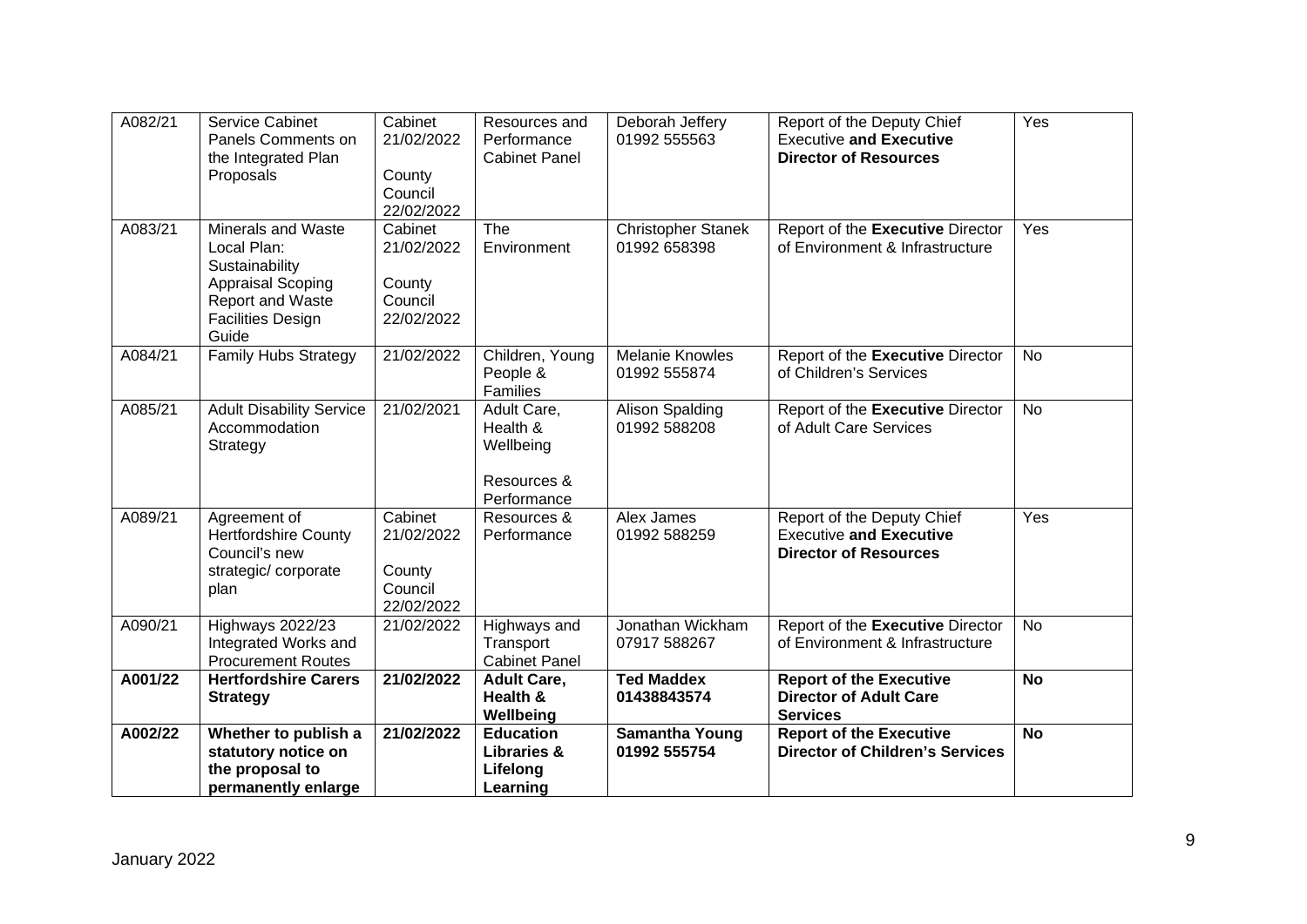|         | <b>Breakspeare School,</b><br>Abbots Langley,<br>WD5 0BU, from 97<br>places to 210 places<br>with effect from<br>September 2023 and<br>the relocation of the<br>school to the<br><b>Durrants School</b><br><b>Former Playing Field</b><br>site,<br><b>Manor Way, Croxley</b><br>Green, WD3 3LU. |            |                                                                    |                                   | Part I and Part II Report - due<br>to 'Information relating to the<br>financial or business affairs of<br>any particular person<br>(including the Council)                                                                             |           |
|---------|-------------------------------------------------------------------------------------------------------------------------------------------------------------------------------------------------------------------------------------------------------------------------------------------------|------------|--------------------------------------------------------------------|-----------------------------------|----------------------------------------------------------------------------------------------------------------------------------------------------------------------------------------------------------------------------------------|-----------|
| A003/22 | Whether or not to<br>authorise additional<br>funding to support<br>the construction of<br>the new 2-form entry<br>first school in<br><b>Buntingford.</b>                                                                                                                                        | 21/02/2022 | <b>Education</b><br>Libraries &<br>Lifelong<br>Learning            | <b>Kate Leahy</b><br>01992 555864 | <b>Report of the Executive</b><br><b>Director of Children's Services</b><br>Part I and Part II Report - due<br>to 'Information relating to the<br>financial or business affairs of<br>any particular person<br>(including the Council) | No        |
| A004/22 | Whether or not to<br>authorise additional<br>capital funding to<br>support the<br>permanent<br>enlargement of<br><b>Codicote C of E</b><br><b>Primary School by 1</b><br>form of entry                                                                                                          | 21/02/2022 | <b>Education</b><br><b>Libraries &amp;</b><br>Lifelong<br>Learning | <b>Kate Ma</b><br>01992 556669    | <b>Report of the Executive</b><br><b>Director of Children's Services</b><br>Part I and Part II Report - due<br>to 'Information relating to the<br>financial or business affairs of<br>any particular person<br>(including the Council) | <b>No</b> |
| A005/22 | Whether or not to<br>authorise: 1)<br>additional capital<br>funding to support<br>the relocation and<br>enlargement of<br>Westfield<br><b>Community Primary</b><br>School and; 2) a                                                                                                             | 21/02/2022 | <b>Education</b><br>Libraries &<br>Lifelong<br>Learning            | <b>Kate Leahy</b><br>01992 555864 | <b>Report of the Executive</b><br><b>Director of Children's Services</b><br>Part I and Part II Report - due<br>to 'Information relating to the<br>financial or business affairs of<br>any particular person<br>(including the Council) | <b>No</b> |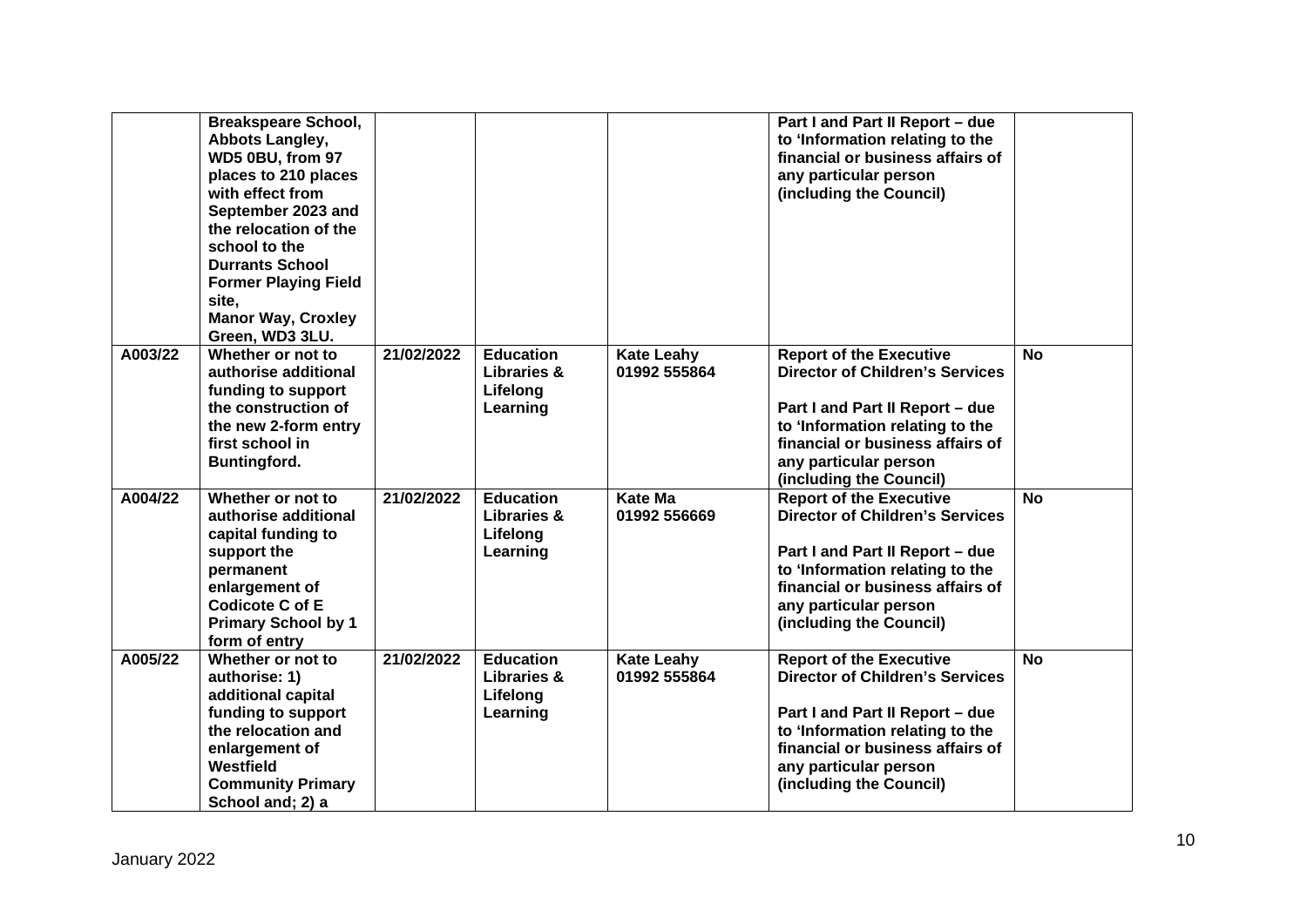|         | change to the<br>implementation date<br>from 1 September<br>2022 to 1 September<br>2024                                                                                                                                                                                                                                                      |            |                                                                    |                                       |                                                                          |           |
|---------|----------------------------------------------------------------------------------------------------------------------------------------------------------------------------------------------------------------------------------------------------------------------------------------------------------------------------------------------|------------|--------------------------------------------------------------------|---------------------------------------|--------------------------------------------------------------------------|-----------|
| A067/21 | Adoption of the<br><b>Hertfordshire County</b><br>Council's Tree and<br><b>Woodland Strategy</b>                                                                                                                                                                                                                                             | 21/03/2022 | The<br>Environment                                                 | <b>Tony Bradford</b><br>01992 556028  | Report of the Executive Director<br>of Environment & Infrastructure      | <b>No</b> |
| A086/21 | Highways Drainage<br>Strategy                                                                                                                                                                                                                                                                                                                | 21/03/2022 | Highways &<br>Transport                                            | <b>Richard Hennis</b><br>01992 658255 | Report of the Executive<br>Director of Environment &<br>Infrastructure   | <b>No</b> |
| A087/21 | <b>Hertfordshire Mental</b><br>Health Strategy 2022-<br>2027                                                                                                                                                                                                                                                                                 | 21/03/2022 | Adult Care,<br>Health &<br>Wellbeing                               | James Salmon<br>01438 844152          | Report of the Executive Director<br>of Adult Care Services               | No        |
| A006/22 | Whether or not to<br>agree to the<br>statutory proposal to<br>close the residential<br>provision at Falconer<br>School, taking into<br>consideration the<br>outcome of the<br>statutory notice<br>period. NB<br><b>Agreement to the</b><br>statutory proposal<br>by Cabinet will only<br>be required if<br>objections are<br>received to it. | 21/03/2022 | <b>Education</b><br><b>Libraries &amp;</b><br>Lifelong<br>Learning | <b>Samantha Young</b><br>01992 555754 | <b>Report of the Executive</b><br><b>Director of Children's Services</b> | <b>No</b> |
| A007/22 | Whether or not to<br>agree to the<br>statutory proposal to<br>close Wareside C of<br><b>E Primary School on</b><br><b>31 August 2022</b>                                                                                                                                                                                                     | 21/03/2022 | N/A                                                                | <b>Chris Martin</b><br>01992 556308   | <b>Report of the Executive</b><br><b>Director of Children's Services</b> | <b>No</b> |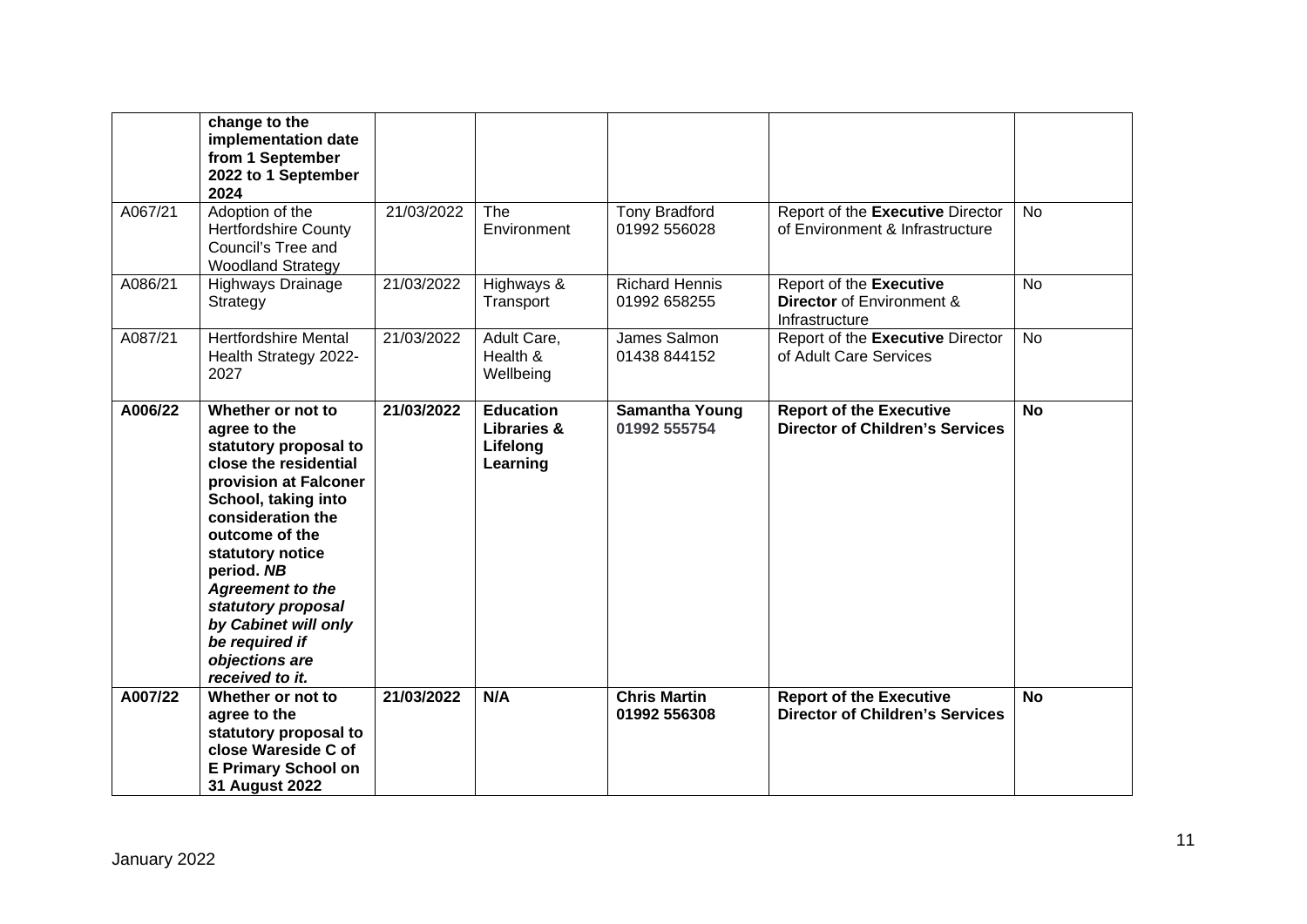| A015/21 | Consider the future of<br>Land North of Roysia<br>School, Royston                                                          | 25/04/2022 | Resources and<br>Performance                                                     | James Young<br>01992 556551        | Report of the Deputy Chief<br><b>Executive and Executive</b><br><b>Director of Resources</b>                                                                                                                                                                       | <b>No</b> |
|---------|----------------------------------------------------------------------------------------------------------------------------|------------|----------------------------------------------------------------------------------|------------------------------------|--------------------------------------------------------------------------------------------------------------------------------------------------------------------------------------------------------------------------------------------------------------------|-----------|
|         |                                                                                                                            |            |                                                                                  |                                    | Part I and Part II Report - due to<br>'Information relating to the<br>financial or business affairs of<br>any particular person (including<br>the Council)'                                                                                                        |           |
| A018/21 | Consider the future of<br>Land at 2B Star Street<br>in connection with the<br>existing library at 87<br>High Street, Ware. | 25/04/2022 | Resources and<br>Performance<br>Education<br>Libraries &<br>Lifelong<br>Learning | Roger Arbon<br>01992 588052        | Report of the Deputy Chief<br><b>Executive and Executive</b><br><b>Director of Resources</b><br>Part I and Part II Report - due to<br>'Information relating to the<br>financial or business affairs of<br>any particular person (including<br>the Council)'        | <b>No</b> |
| A088/21 | <b>Procurement of Adult</b><br><b>Care Service Housing</b><br><b>Management Provider</b>                                   | 25/04/2022 | Resources &<br>Performance<br>Adult Care,<br>Health &<br>Wellbeing               | Michael Wright<br>01992 556047     | Joint Report of the Report of the<br>Deputy Chief Executive and the<br><b>Executive Director of Adult Care</b><br><b>Services</b>                                                                                                                                  | <b>No</b> |
| A091/21 | Covid-19 Recovery<br>Strategy - Biannual<br>update Report                                                                  | 25/04/2022 | Resources &<br>Performance                                                       | Anna Morrison<br>01992 588282      | Report of the Deputy Chief<br><b>Executive and Executive</b><br><b>Director of Resources</b>                                                                                                                                                                       | <b>No</b> |
| A008/22 | Approval to the sale<br>of Land at former<br>Meriden School,<br><b>Harvest End, Watford</b>                                | 25/04/2022 | <b>Resources &amp;</b><br><b>Performance</b>                                     | <b>Neil Barker</b><br>01992 556075 | <b>Report of the Deputy Chief</b><br><b>Executive and Executive</b><br><b>Director of Resources</b><br>Part I and Part II Report - due<br>to 'Information relating to the<br>financial or business affairs of<br>any particular person<br>(including the Council)' | <b>No</b> |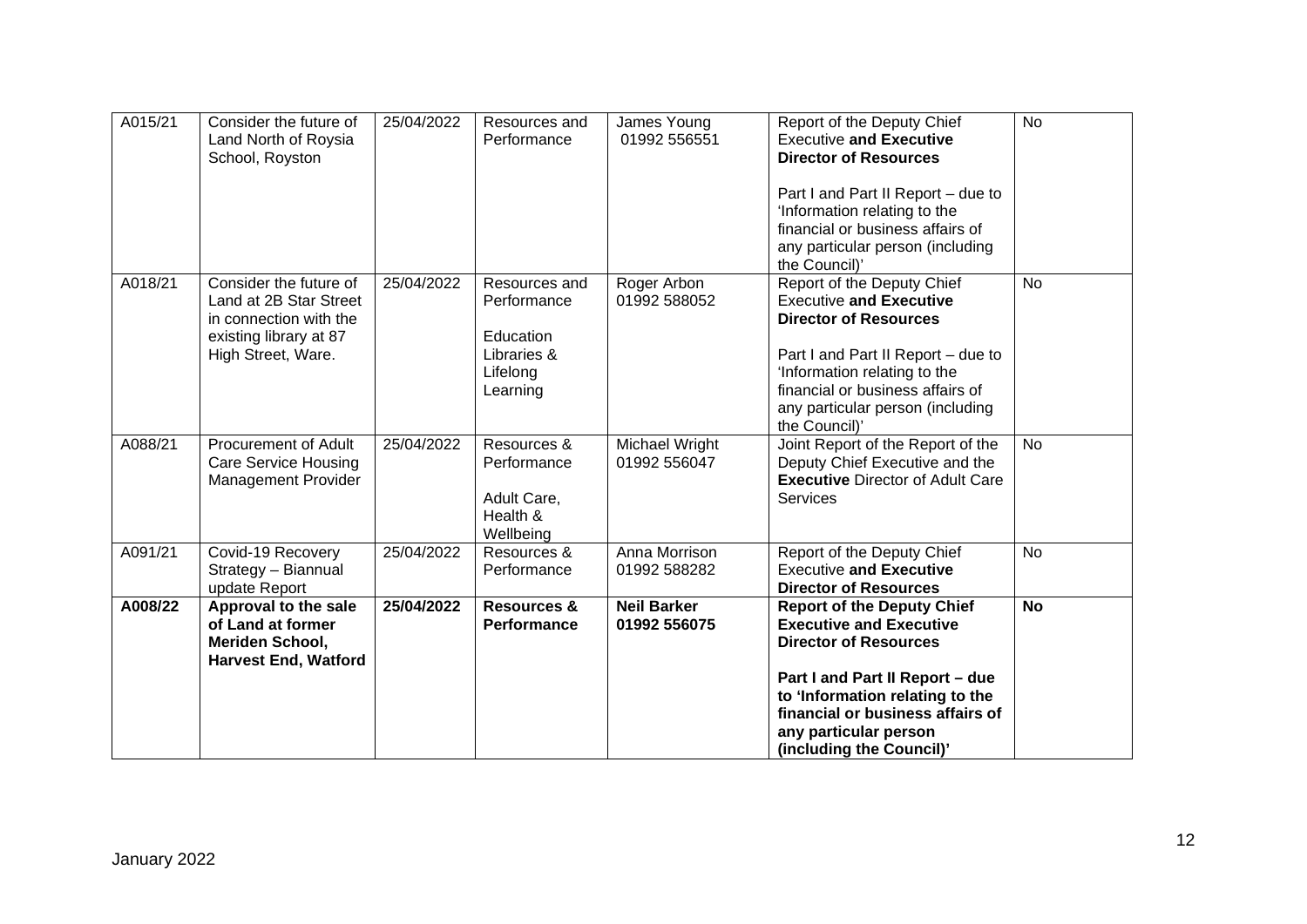| A009/22 | <b>Minerals and Waste</b><br><b>Local Plan: Draft</b><br><b>Plan Consultation</b> | Cabinet<br>23/05/2022                  | The<br>Environment | <b>Christopher Stanek</b><br>01992 658398 | <b>Report of the Executive</b><br>Director of Environment &<br><b>Infrastructure</b> | Yes |
|---------|-----------------------------------------------------------------------------------|----------------------------------------|--------------------|-------------------------------------------|--------------------------------------------------------------------------------------|-----|
|         |                                                                                   | County<br><b>Council</b><br>24/05/2022 |                    |                                           |                                                                                      |     |

### **Membership of Cabinet**

| <b>Stella Nash</b>     | <b>Adult Care, Health &amp; Wellbeing</b>            | <b>Richard Roberts</b> | <b>Leader of The Council</b>                |
|------------------------|------------------------------------------------------|------------------------|---------------------------------------------|
| <b>Teresa Heritage</b> | <b>Children, Young People &amp; Families</b>         | <b>Morris Bright</b>   | <b>Public Health &amp; Community Safety</b> |
| <b>Terry Douris</b>    | <b>Education, Libraries &amp; Life Long Learning</b> | <b>Bob Deering</b>     | <b>Resources &amp; Performance</b>          |
|                        | Stephen Boulton Growth, Infrastructure & Planning    | <b>Eric Buckmaster</b> | <b>The Environment</b>                      |
| <b>Phil Bibby</b>      | <b>Highways &amp; Transport</b>                      |                        |                                             |

\*\*\* In accordance with Regulation 10(1) of The Local Authorities (Executive Arrangements) (Meetings and Access to Information) (England) Regulations 2012 (the '2012 Regulations') this item of business will be considered by Cabinet at its meeting 12 July 2021. Notices issued, as required by the 2012 Regulations, can be viewed at [Decisions | Hertfordshire County Council](https://www.hertfordshire.gov.uk/About-the-council/freedom-of-information-and-council-data/Open-Data-Statistics-about-Hertfordshire/How-we-make-decisions/Decisions/Decisions.aspx#keydecisions)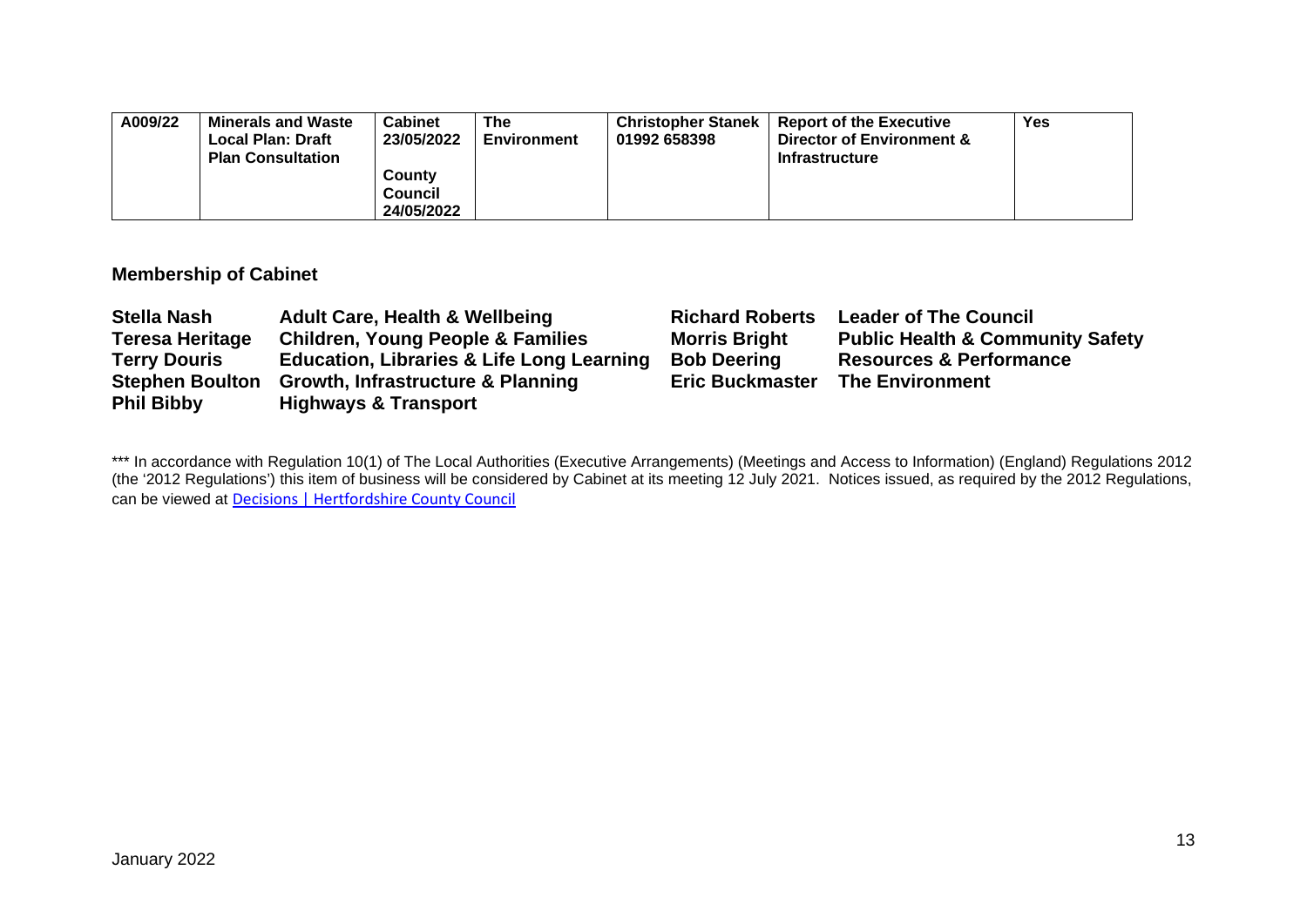### **PART B: DECISIONS BY CHIEF OFFICERS** NOTE: NEW ITEMS AND AMENDMENTS ARE SHOWN IN BOLD

| <b>Ref No</b> | <b>Issue for Decision</b>                                                                                                   | <b>Name and Title</b><br>of Decision<br><b>Maker</b>                                                      | Date, or<br>period<br>within<br>which,<br>decision to<br>be made | <b>Cabinet</b><br>Panels to be<br>consulted | <b>Officer contact for</b><br>this matter | Documents to<br>be considered <sup>1</sup> | <b>Exempt</b><br>from the<br>Council's<br>Call-In<br><b>Procedures</b><br>Yes / No |
|---------------|-----------------------------------------------------------------------------------------------------------------------------|-----------------------------------------------------------------------------------------------------------|------------------------------------------------------------------|---------------------------------------------|-------------------------------------------|--------------------------------------------|------------------------------------------------------------------------------------|
| B001/22       | <b>Traffic Regulation</b><br>Orders - various (see<br>attached Schedule<br>Appendix 1)                                      | Mark Kemp<br>Director<br>Environment and<br>Infrastructure                                                | During the<br>period of this<br><b>Forward Plan</b>              |                                             | Mark Kemp<br>01992 555206                 | Reports from<br><b>Lead Officers</b>       | <b>No</b>                                                                          |
| B003/21       | Approval to the sale of<br>part of the Land at<br>Onslow St Audrey's<br>School, Hatfield                                    | Scott Crudgington<br>Deputy Chief<br>Executive and<br><b>Executive</b><br>Director of<br><b>Resources</b> | January 2022<br>(was<br><b>December</b><br>2021)                 |                                             | Sharon Roskilly<br>01992 555988           | See note 4 below                           | <b>No</b>                                                                          |
| B006/21       | Approval to the terms<br>of sale for Former<br><b>Highway Maintenance</b><br>Depot, Station Road,<br><b>Watton at Stone</b> | Scott Crudgington<br>Deputy Chief<br>Executive and<br><b>Executive</b><br>Director of<br><b>Resources</b> | January 2022<br>(was<br>November<br>2021)                        |                                             | <b>Andrew Edwards</b><br>01992 556007     | See Note 4 below                           | No                                                                                 |
| B007/21       | Approval to the terms<br>of sale for Land at<br>Foxgrove Path, South<br>Oxhey                                               | Scott Crudgington<br>Deputy Chief<br>Executive and<br><b>Executive</b><br>Director of<br><b>Resources</b> | January 2022<br>(was<br><b>December</b><br>2021)                 |                                             | John Doyle<br>01992 556896                | See Note 4 below                           | No                                                                                 |
| B008/21       | Approval to the terms<br>of sale for Former                                                                                 | Scott Crudgington<br>Deputy Chief                                                                         | January 2022<br>(was                                             |                                             | John Doyle<br>01992 556896                | See Note 4 below                           | <b>No</b>                                                                          |

<sup>&</sup>lt;sup>1</sup> The address from which, subject to any prohibition or restriction on their disclosure, copies of, or extracts from, any document listed is available is County Hall, Pegs Lane, Hertford, SG13 8DE. Other documents relevant to these matters may be submitted to the decision maker. To request details of such documents (if any) as they become available contact Deborah Jeffery, Assistant Manager, Democratic Services by email (deborah.jeffery@hertfordshire.gov.uk) or phone (01992 555563).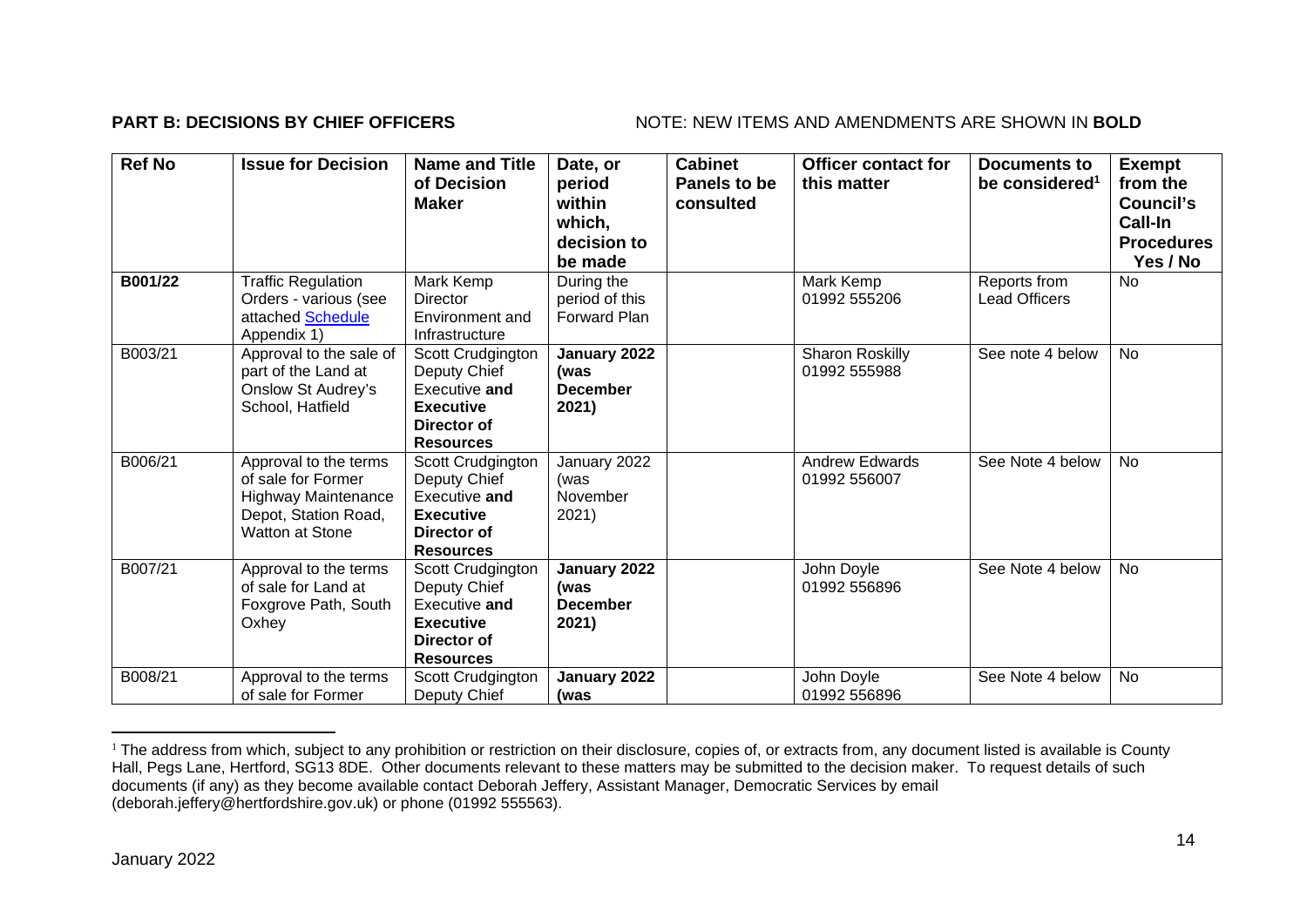|         | Little Furze JMI<br>School, Gosforth<br>Lane, South Oxhey                                                                               | Executive and<br><b>Executive</b><br>Director of<br><b>Resources</b>                                             | <b>December</b><br>2021)                         |                                        |                  |           |
|---------|-----------------------------------------------------------------------------------------------------------------------------------------|------------------------------------------------------------------------------------------------------------------|--------------------------------------------------|----------------------------------------|------------------|-----------|
| B011/21 | Land and building at<br>Meadowbank,<br>Alexandra Road,<br>Kings Langley -<br>Appropriation to Adult<br><b>Care Services</b>             | Scott Crudgington<br>Deputy Chief<br>Executive and<br><b>Executive</b><br>Director of<br><b>Resources</b>        | January 2022<br>(was<br>November<br>2021)        | Carolyn Clark<br>01992 555280          | Report           | <b>No</b> |
| B026/21 | Single Tender Action<br>for Midpoint Intensive<br><b>Enablement Service</b>                                                             | Mark Harvey<br>Operations<br>Director - Adult<br><b>Disabilities</b>                                             | January 2022<br>(was<br><b>December</b><br>2021) | James Salmon<br>01438 844152           | Report           | <b>No</b> |
| B030/21 | <b>HCC2112744 - Care</b><br>Provider for new care<br>home development at<br>Little Furze, South<br>Oxhey                                | Sass Pledger<br>Asst Director-<br>Property                                                                       | February<br>2022 (was<br>January<br>2022)        | Jackie Aldridge<br>01992 588138        | See Note 2 below | <b>No</b> |
| B037/21 | Approval of Enabling<br>Agreement and<br>surrender of lease of<br>land at Onslow St<br>Audrey's School,<br>Hatfield                     | Scott Crudgington<br>Deputy Chief<br>Executive and<br><b>Executive</b><br><b>Director of</b><br><b>Resources</b> | January 2022<br>(was<br><b>December</b><br>2021) | <b>Sharon Roskilly</b><br>01992 555988 | See Note 2 below | <b>No</b> |
| B038/21 | Approval of the final<br>terms of the 125-year<br>peppercorn lease for<br>the new special<br>school at Woodside,<br>Welwyn Garden City. | Scott Crudgington<br>Deputy Chief<br>Executive and<br><b>Executive</b><br><b>Director of</b><br><b>Resources</b> | January 2022<br>(was<br><b>December</b><br>2021) | Sharon Roskilly<br>01992 555988        | See Note 2 below | <b>No</b> |
| B044/21 | The Supply of<br><b>Catering Disposables</b>                                                                                            | Glenn Facey<br><b>Head of Herts</b><br><b>FullStop</b>                                                           | January 2022<br>(was<br><b>December</b><br>2021) | Glenn Facey<br>01707 292364            | See Note 2 below | <b>No</b> |
| B049/21 | HCC2113267<br>Demolition of the<br><b>Former Little Furze</b>                                                                           | Sass Pledger<br><b>Asst Director</b><br>Property                                                                 | January 2022<br>(was                             | Jackie Aldridge<br>01992 588138        | See Note 2 below | <b>No</b> |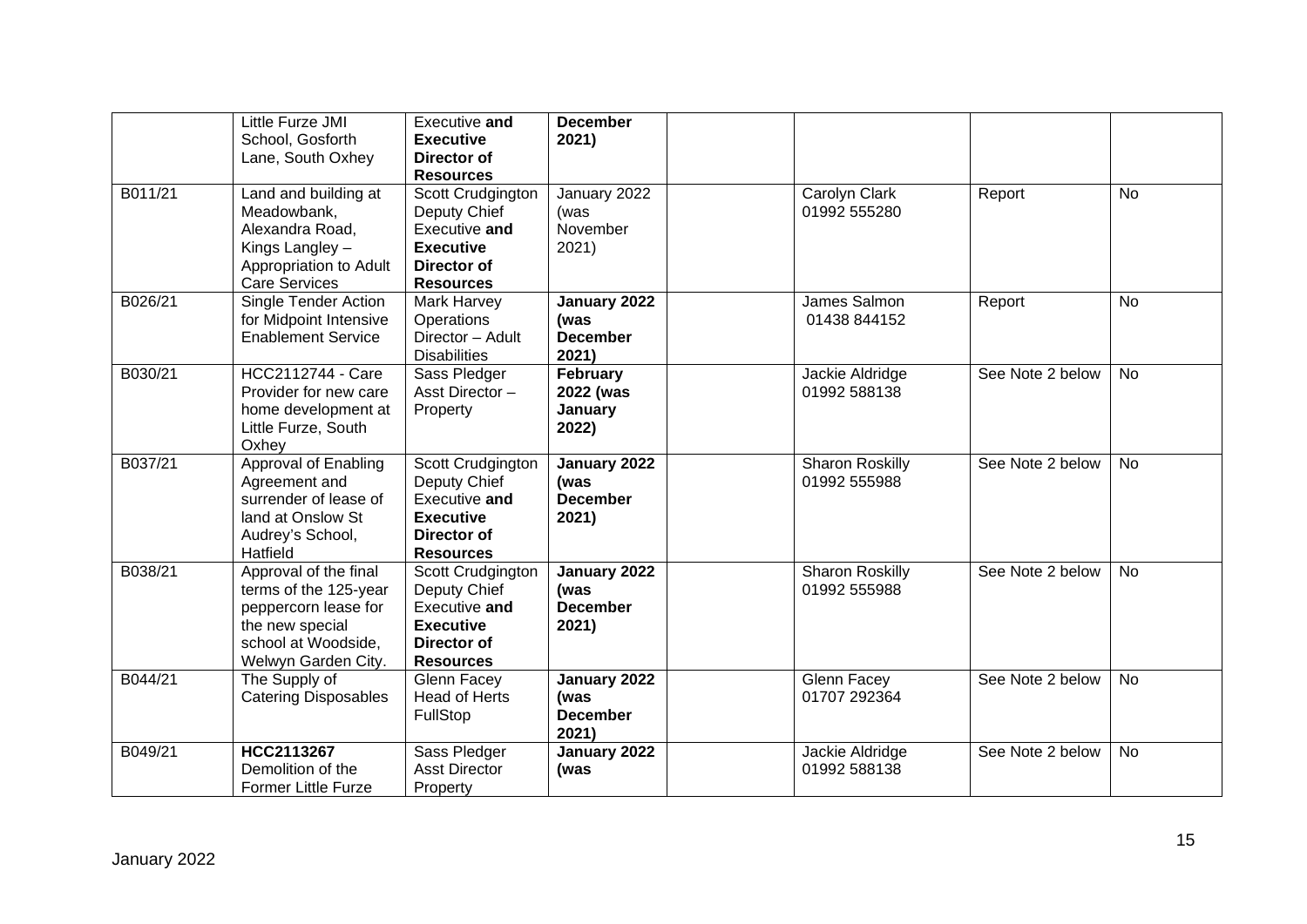|         | Primary School, South<br>Oxhey.                                                                                                                                                 |                                                                                  | <b>December</b><br>2021                          |                                    |                  |           |
|---------|---------------------------------------------------------------------------------------------------------------------------------------------------------------------------------|----------------------------------------------------------------------------------|--------------------------------------------------|------------------------------------|------------------|-----------|
| B056/21 | <b>Contract Award for</b><br><b>Midpoint Intensive</b><br><b>Enablement Service</b>                                                                                             | <b>Mark Harvey</b><br>Operations<br><b>Director Adult</b><br><b>Disabilities</b> | January 2022<br>(was<br><b>December</b><br>2021) | James Salmon<br>01438 844152       | See Note 2 below | No        |
| B057/21 | <b>Award of Framework</b><br>for spot providers                                                                                                                                 | Chris Badger<br><b>Executive</b><br>Director of Adult<br><b>Care Services</b>    | February 2022<br>(was<br>December<br>2021)       | Daisy Sanghera<br>01438 843391     | See Note 2 below | <b>No</b> |
| B061/21 | <b>Washroom Services</b><br>for all HCC sites -<br><b>Award of Contract</b>                                                                                                     | Sass Pledger<br><b>Asst Director</b><br>Property                                 | February<br>2022 (was<br>January<br>2022)        | Michael Cunningham<br>01992 556658 | See Note 2 below | <b>No</b> |
| B064/21 | Reinforced<br><b>Autoclaved Aerated</b><br>Concrete (RAAC)<br>repair and<br>replacement of roofs<br>containing this form of<br>concrete                                         | Sass Pledger<br>Asst Director-<br>Property                                       | February<br>2022 (was<br>January<br>2022)        | Jackie Aldridge<br>01992 588138    | See Note 2 below | <b>No</b> |
| B069/21 | <b>HCC2113017 - Batch</b><br>63 Cluster 2 - Hertford<br>St Andrews C of E<br>Primary School &<br><b>Wheatcroft Primary</b><br>School - Mechanical &<br><b>Electrical Works</b>  | Sass Pledger<br>Asst Director-<br>Property                                       | February<br>2022 (was<br>January<br>2022)        | Jackie Aldridge<br>01992 588138    | See Note 2 below | <b>No</b> |
| B070/21 | HCC2113018 - Batch<br>63 Cluster 3 - Coates<br>Way JMI and Nursery<br>School & London<br><b>Colney Primary</b><br>School & Nursery<br>Mechanical &<br><b>Electrical Works -</b> | Sass Pledger<br>Asst Director-<br>Property                                       | February<br>2022 (was<br>January<br>2022)        | Jackie Aldridge<br>01992 588138    | See Note 2 below | <b>No</b> |
| B071/21 | HCC2113019 - Batch<br>63 Cluster 4 - Widford                                                                                                                                    | Sass Pledger                                                                     | January 2022<br>(was                             | Jackie Aldridge<br>01992 588138    | See Note 2 below | No        |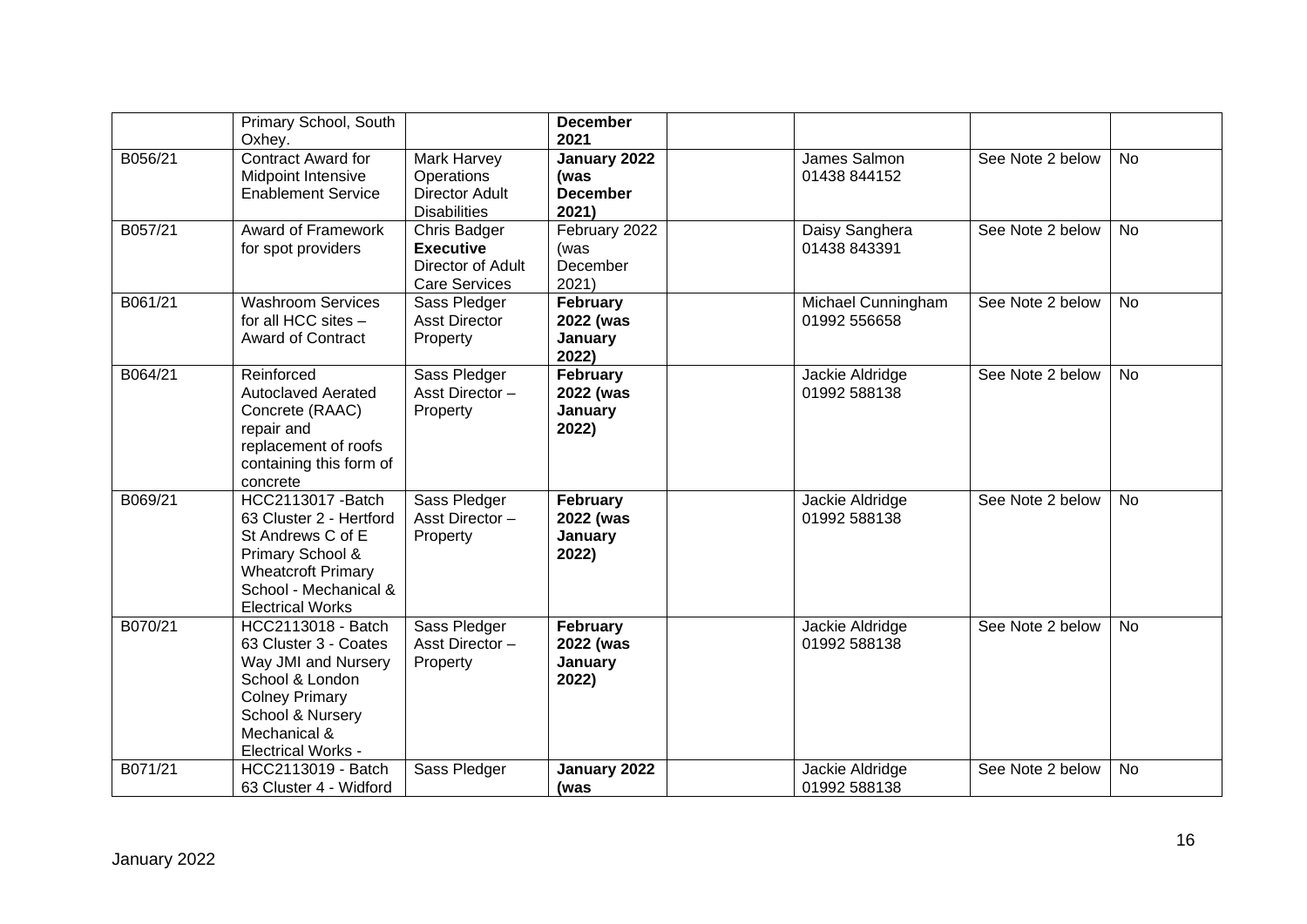|         | School & Tonwell St<br>Mary's C of E Primary<br>School - Mechanical &<br><b>Electrical Works</b>                                    | Asst Director-<br>Property                                | <b>December</b><br>2021)                  |                                      |                  |           |
|---------|-------------------------------------------------------------------------------------------------------------------------------------|-----------------------------------------------------------|-------------------------------------------|--------------------------------------|------------------|-----------|
| B073/21 | HCC2113005 - Batch<br>66 Cluster 1<br>Commonswood<br>School, Welwyn<br>Garden City - Roofing<br>Works                               | Sass Pledger<br>Asst Director-<br>Property                | February<br>2022 (was<br>January<br>2022) | Jackie Aldridge<br>01992 588138      | See Note 2 below | <b>No</b> |
| B074/21 | <b>HCC2113006 - Batch</b><br>66 Cluster 2 Roger de<br>Clare C of E (VC) First<br>& Nursery School,<br>Puckeridge - Roofing<br>Works | Sass Pledger<br>Asst Director-<br>Property                | February<br>2022 (was<br>January<br>2022) | Jackie Aldridge<br>01992 588138      | See Note 2 below | <b>No</b> |
| B075/21 | <b>HCC2113007 - Batch</b><br>59 Cluster 1 Ickleford<br>Primary School,<br>Ickleford - Roofing<br>Works                              | Sass Pledger<br>Asst Director-<br>Property                | February<br>2022 (was<br>January<br>2022) | Jackie Aldridge<br>01992 588138      | See Note 2 below | <b>No</b> |
| B076/21 | <b>HCC2113008 -Batch</b><br>59 Cluster 2 Ashlyns<br>School, Berkhamsted<br>- Roofing Works                                          | Sass Pledger<br>Asst Director-<br>Property                | February<br>2022 (was<br>January<br>2022) | Jackie Aldridge<br>01992 588138      | See Note 2 below | <b>No</b> |
| B079/21 | The Supply of<br><b>Laminating Pouches</b>                                                                                          | Glenn Facey<br><b>Head of Herts</b><br>FullStop           | January 2022<br>(was October<br>2021)     | <b>Jake Grieves</b><br>01707 292498  | See Note 2 below | <b>No</b> |
| B085/21 | Provision of a<br>dynamic Purchase<br>System for School<br>Coach and Local Bus<br>Operators                                         | Trudie German<br>Development and<br>Technology<br>Manager | January 2022<br>(was October<br>2021)     | <b>Trudie German</b><br>01992 588640 | Report           | <b>No</b> |
| B089/21 | HCC2113182<br>Provision of<br>consultancy services<br>to Adult Care Services<br>construction projects                               | Sass Pledger<br>Asst Director-<br>Property                | February<br>2022 (was<br>January<br>2022) | Jackie Aldridge<br>01992 588138      | See Note 2 below | <b>No</b> |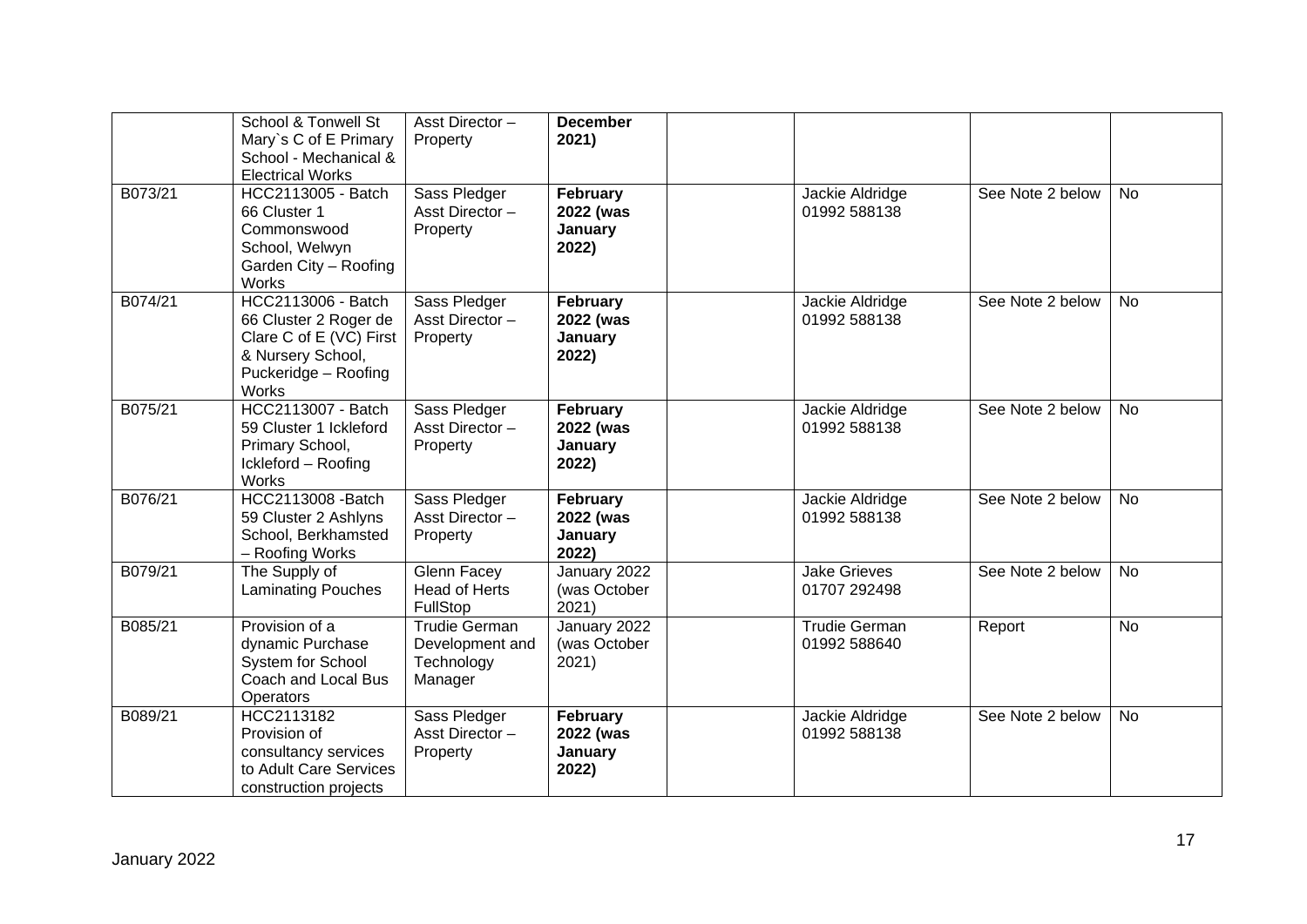| B092/21 | <b>HCC2113175 - Kings</b><br><b>Langley Primary</b><br>School, Kings Langley<br>$-$ Batch 60 Cluster 1 $-$<br>Roofing Works                                | Sass Pledger<br>Asst Director-<br>Property | February<br>2022 (was<br>January<br>2022) | Jackie Aldridge<br>01992 588138 | See Note 2 below | <b>No</b> |
|---------|------------------------------------------------------------------------------------------------------------------------------------------------------------|--------------------------------------------|-------------------------------------------|---------------------------------|------------------|-----------|
| B093/21 | HCC2113176 -<br>Andrews Lane<br>Primary School,<br>Cheshunt - Batch 64<br>Cluster $1 -$ Roofing<br>Works                                                   | Sass Pledger<br>Asst Director-<br>Property | February<br>2022 (was<br>January<br>2022) | Jackie Aldridge<br>01992 588138 | See Note 2 below | <b>No</b> |
| B094/21 | HCC2113177 -<br>Middleton School,<br>Ware - Batch 64<br>Cluster $2 -$ Roofing<br>Works                                                                     | Sass Pledger<br>Asst Director-<br>Property | February<br>2022 (was<br>January<br>2022) | Jackie Aldridge<br>01992 588138 | See Note 2 below | <b>No</b> |
| B095/21 | HCC2113178 - Pixies<br>Hill Primary School,<br>Hemel Hempstead &<br><b>Garden Fields JMI</b><br>School, St Albans-<br>Batch 64 Cluster 3-<br>Roofing Works | Sass Pledger<br>Asst Director-<br>Property | February<br>2022 (was<br>January<br>2022) | Jackie Aldridge<br>01992 588138 | See Note 2 below | <b>No</b> |
| B100/21 | HCC2113221 - The<br>Lea Primary School &<br>Nursery, Harpenden<br>& Malvern Way Infant<br>& Nursery School,<br>Croxley Green -<br>Roofing Works            | Sass Pledger<br>Asst Director-<br>Property | February<br>2022 (was<br>January<br>2022) | Jackie Aldridge<br>01992 588138 | See Note 2 below | <b>No</b> |
| B101/21 | HCC2113222 -<br>Icknield Infant &<br>Nursery School,<br>Letchworth - Roofing<br>Works                                                                      | Sass Pledger<br>Asst Director-<br>Property | February<br>2022 (was<br>January<br>2022) | Jackie Aldridge<br>01992 588138 | See Note 2 below | <b>No</b> |
| B102/21 | <b>HCC2113223 - Chater</b><br>Junior School,                                                                                                               | Sass Pledger<br>Asst Director-<br>Property | February<br>2022 (was                     | Jackie Aldridge<br>01992 588138 | See Note 2 below | <b>No</b> |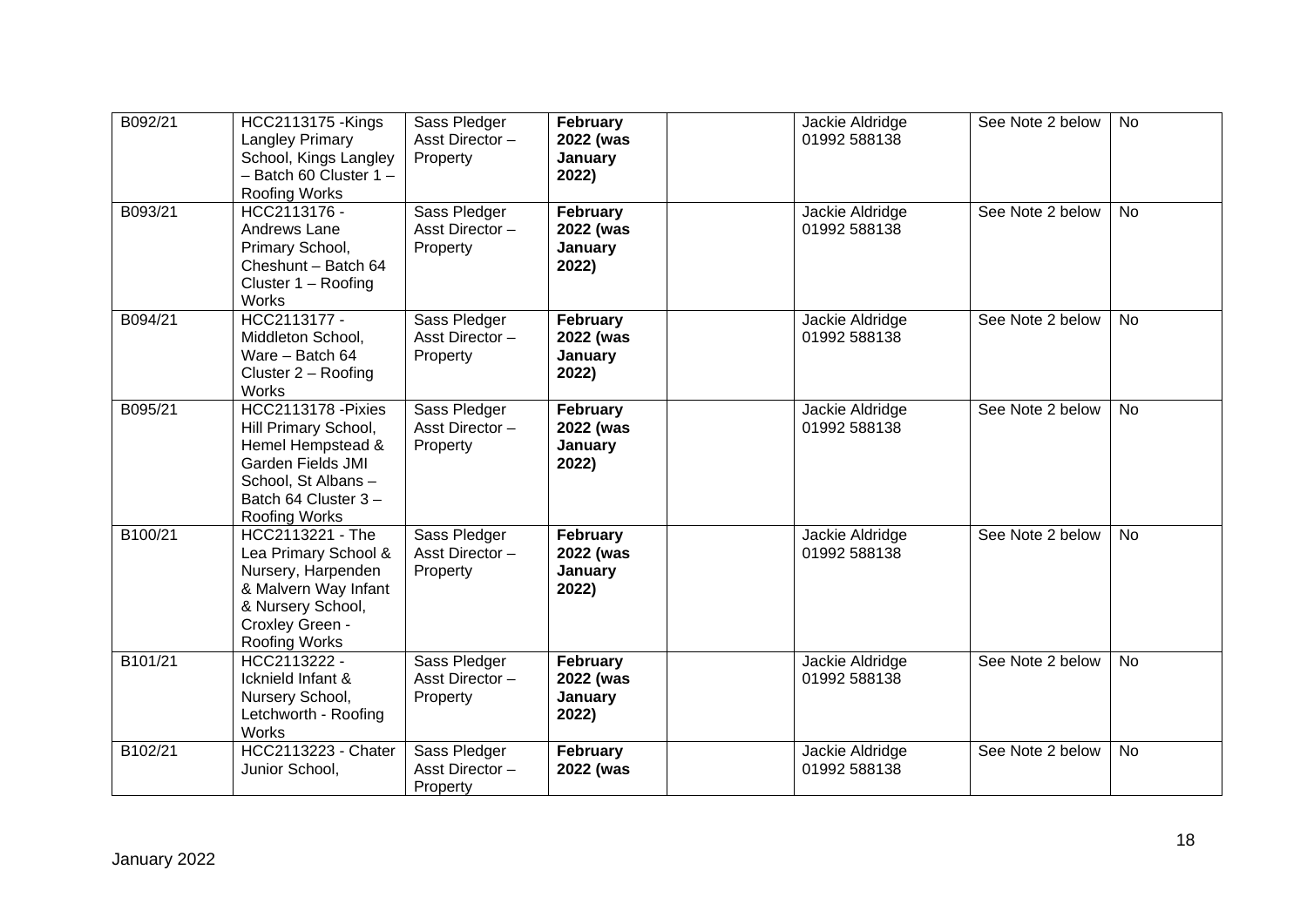|         | Watford - Roofing<br><b>Works</b>                                                                                                                                              |                                                        | January<br>2022)                                 |                                      |                  |           |
|---------|--------------------------------------------------------------------------------------------------------------------------------------------------------------------------------|--------------------------------------------------------|--------------------------------------------------|--------------------------------------|------------------|-----------|
| B103/21 | HCC2113250 -<br><b>Mandeville Primary</b><br>School,<br>Sawbridgeworth - 1<br>Form to 2 Form of<br>entry expansion<br>construction project<br>and associated<br>external works | Sass Pledger<br>Asst Director-<br>Property             | February<br>2022 (was<br>January<br>2022)        | Jackie Aldridge<br>01992 588138      | See Note 2 below | <b>No</b> |
| B104/21 | Award of a contract<br>for the provision of an<br><b>Employee Benefit</b><br>Platform with effect<br>from May 2022                                                             | Sally Hopper,<br>Director of Human<br>Resources        | January 2022<br>(was<br><b>December</b><br>2021) | Sally Hopper<br>01992 555692         | See Note 2 below | <b>No</b> |
| B108/21 | Approval for capital<br>funding delivery of<br><b>Public Sector</b><br>Decarbonisation<br><b>Works Scheme Works</b><br>for Hertfordshire<br><b>County Council</b>              | Steven Pilsworth<br>Director of<br>Finance             | January 2022<br>(was<br>November<br>2021)        | <b>Julie Greaves</b><br>01992 555580 | Report           | <b>No</b> |
| B109/21 | The Provision of a<br>Delivery Service for<br><b>Herts FullStop</b>                                                                                                            | <b>Glenn Facey</b><br><b>Head of Herts</b><br>FullStop | January 2022<br>(was<br><b>December</b><br>2021) | <b>Jake Grieves</b><br>01707 292498  | See Note 2 below | <b>No</b> |
| B110/21 | HCC2012497 -<br><b>Codicote Primary</b><br>School - School<br>Expansion                                                                                                        | Sass Pledger<br>Asst Director-<br>Property             | February<br>2022 (was<br>January<br>2022)        | Jackie Aldridge<br>01992 588138      | See Note 2 below | <b>No</b> |
| B111/21 | HCC2113354 - Gilston<br>Primary - Commission<br>of design team<br>consultants                                                                                                  | Sass Pledger<br>Asst Director-<br>Property             | February<br>2022 (was<br>January<br>2022)        | Jackie Aldridge<br>01992 588138      | See Note 2 below | <b>No</b> |
| B117/21 | To negotiate an<br>extension of the<br>existing contract                                                                                                                       | Simon Newland<br>Operations<br><b>Director</b>         | February 2022                                    | Juliet whitehead<br>07580743148      | Report           | <b>No</b> |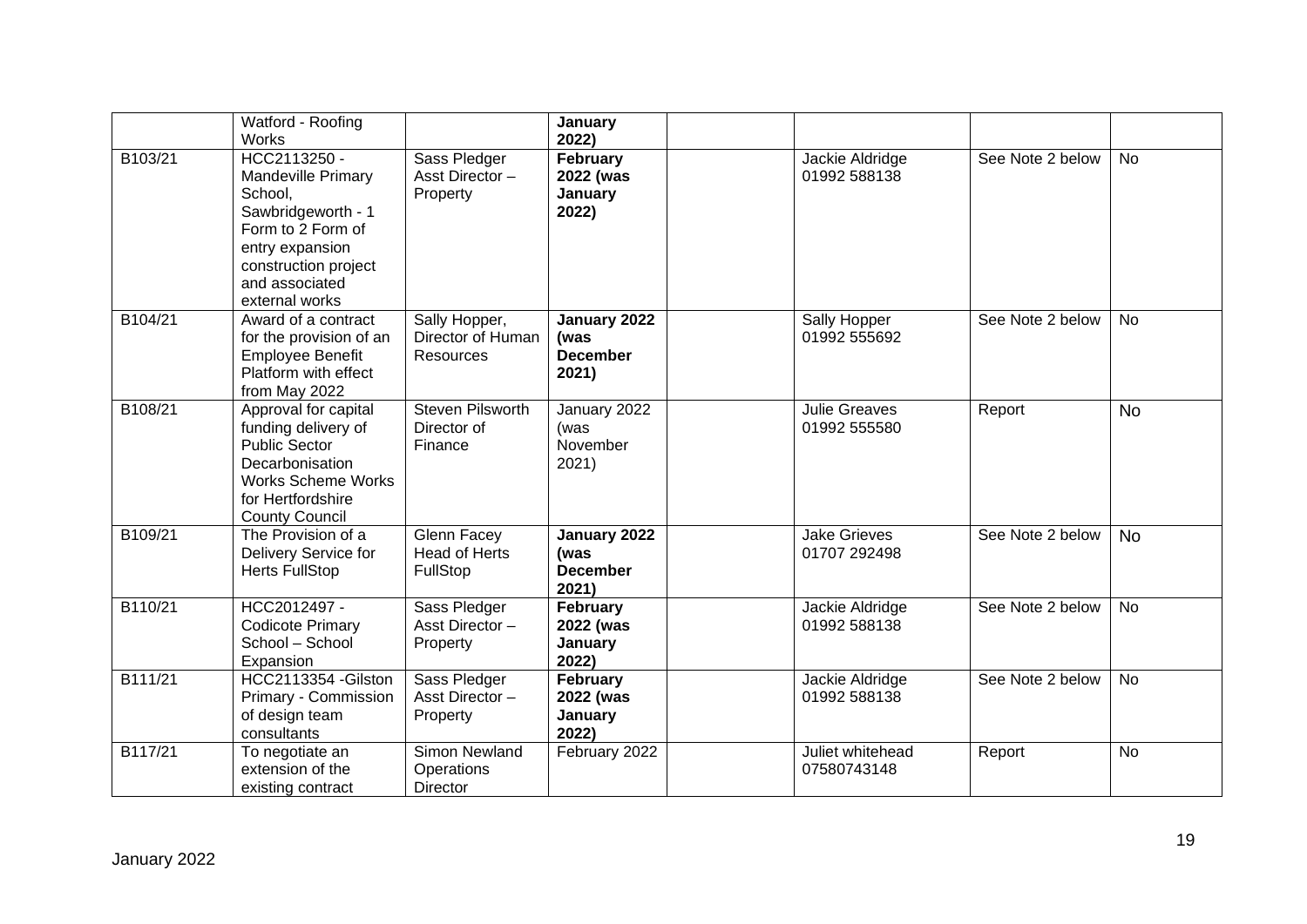|         | between Hertfordshire<br>County Council and<br>Herts for Learning for<br>the provision of HfL<br>services and support<br>to Hertfordshire<br><b>County Council</b> |                                                                                |                                           |                                  |                  |           |
|---------|--------------------------------------------------------------------------------------------------------------------------------------------------------------------|--------------------------------------------------------------------------------|-------------------------------------------|----------------------------------|------------------|-----------|
| B118/21 | To award of contract<br>for the provision a<br><b>Hertfordshire Sexual</b><br><b>Health Service</b>                                                                | Jim McManus<br><b>Executive</b><br>Director of Public<br>Health                | February 2022                             | Melanie Turner<br>07812 324241   | See Note 2 below | <b>No</b> |
| B121/21 | Day opportunities-<br>grant allocations                                                                                                                            | Chris Badger,<br><b>Executive</b><br>Director of Adult<br><b>Care Services</b> | January 2022                              | <b>Ted Maddex</b><br>01438843574 | Report           | <b>No</b> |
| B122/21 | <b>HCC2113430 - Little</b><br>Furze - Construction<br>of new care home<br>development                                                                              | Sass Pledger<br>Asst Director-<br>Property                                     | February<br>2022 (was<br>January<br>2022) | Jackie Aldridge<br>01992 588138  | See note 2       | <b>No</b> |
| B123/2  | HCC2113431 -<br>Procurement of Water<br>and Sewerage<br>Services"                                                                                                  | Sass Pledger<br>Asst Director-<br>Property                                     | February<br>2022 (was<br>January<br>2022) | James Heslam<br>01992556658      | See note 2       | <b>No</b> |
| B124/21 | HCC2113424 -<br><b>Buntingford First</b><br>School Temp<br>Accommodation                                                                                           | Sass Pledger<br>Asst Director-<br>Property                                     | February<br>2022 (was<br>January<br>2022) | Jackie Aldridge<br>01992 588138  | See note 2       | <b>No</b> |
| B125/21 | HCC2113418 - The<br><b>Rivers Education</b><br>Support Centre,<br>Hoddesdon - Supply<br>& Installation Primary<br><b>Support Base Building</b>                     | Sass Pledger<br>Asst Director-<br>Property                                     | February<br>2022 (was<br>January<br>2022) | Jackie Aldridge<br>01992 588138  | See note 2       | <b>No</b> |
| B126/21 | HCC2113342 -<br>Buntingford School-<br><b>Construction of New</b><br>Net Zero Carbon first<br>school                                                               | Sass Pledger<br>Asst Director-<br>Property                                     | February<br>2022 (was<br>January<br>2022) | Jackie Aldridge<br>01992 588138  | See note 2       | <b>No</b> |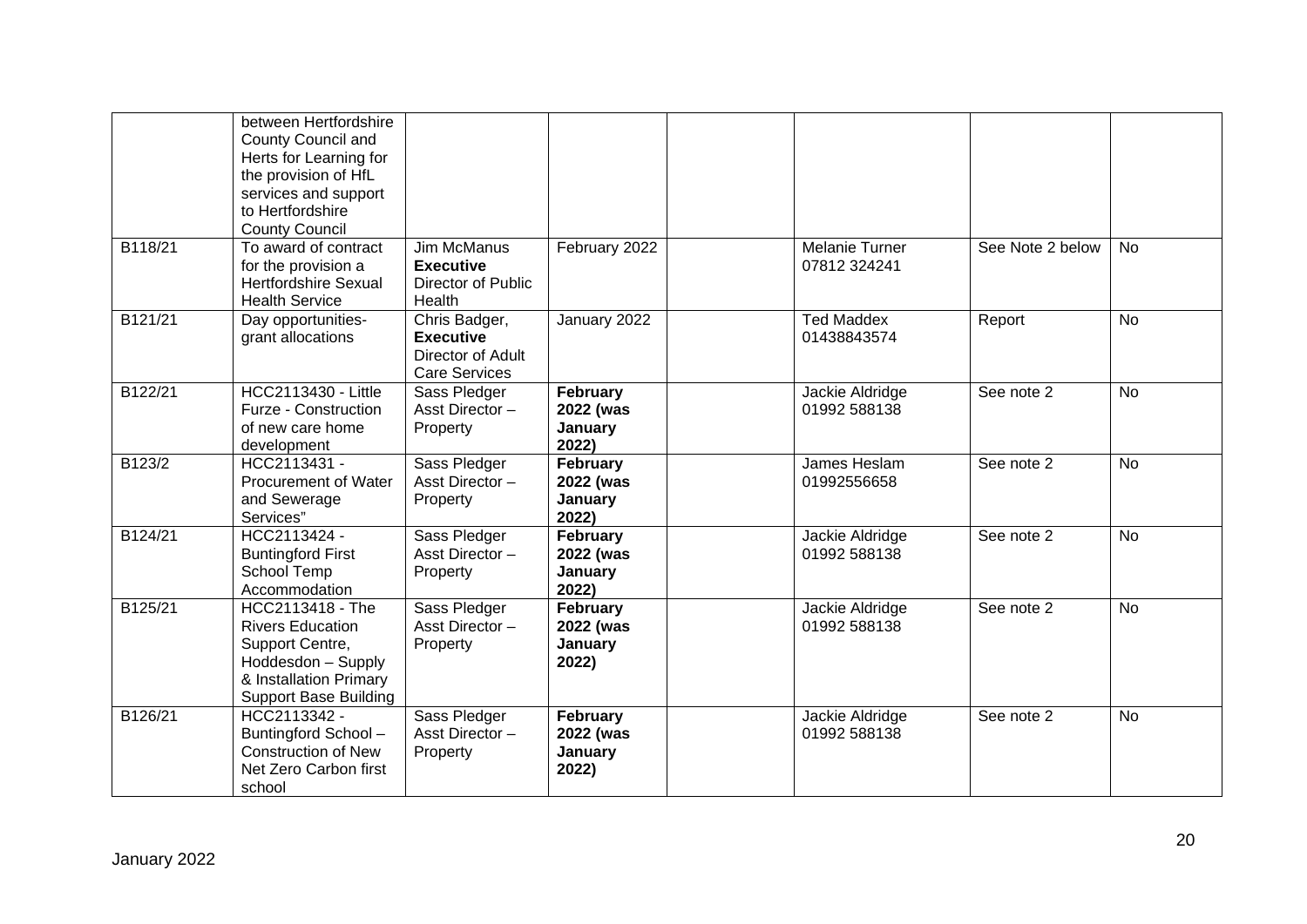| B127/21 | Transport,<br>Infrastructure and<br><b>Planning Services</b><br>Framework 2022-23<br>Lots 1-7 Call Offs                                                                                                                                  | Anthony Boucher<br><b>Assistant Director</b><br>Highways<br>Operations,<br>Environment &<br>Infrastructure       | January 2022  | Steve Johnson<br>01992 658126                                         | Report           | <b>No</b> |
|---------|------------------------------------------------------------------------------------------------------------------------------------------------------------------------------------------------------------------------------------------|------------------------------------------------------------------------------------------------------------------|---------------|-----------------------------------------------------------------------|------------------|-----------|
| B128/21 | Approval to the terms<br>of long leasehold of<br><b>Eastern Playing</b><br>Fields, Goffs lane,<br>Cheshunt                                                                                                                               | Scott Crudgington<br>Deputy Chief<br>Executive and<br><b>Executive</b><br><b>Director of</b><br><b>Resources</b> | January 2022  | James Young<br>01992 556551                                           | See Note 4 below | <b>No</b> |
| B129/21 | Inside Out Intensive<br>Coaching Service for<br>Children in Care                                                                                                                                                                         | Marion Ingram,<br>Operations<br>Director,<br>Specialist<br>Services                                              | February 2022 | Lynn Knowles<br>07740918847                                           | Report           | <b>No</b> |
| B130/21 | Procurement of a<br>Multi-Provider<br>Framework<br>agreement for the<br>provision of learning<br>opportunities,<br>products and<br>interventions on<br>behalf of Adult Care<br>Services Workforce<br>Development and<br>Partnership Team | Chris Badger,<br><b>Executive Director</b><br><b>Adult Care</b><br>Services                                      | February 2022 | Mark Gwynne<br>07580 743004                                           | Report           | No        |
| B131/21 | The provision of a<br>Minor Works service<br>of grounds<br>maintenance and<br>maintenance services                                                                                                                                       | Glenn Facey<br><b>Head of Herts</b><br>FullStop                                                                  | March 2022    | Paul Bishop<br>01707292384                                            | See Note 2 below | <b>No</b> |
| B132/31 | The provision of<br><b>Building Cleaning</b><br>Service for the<br>renewal of the West of                                                                                                                                                | <b>Glenn Facey</b><br><b>Head of Herts</b><br>FullStop                                                           | March 2022    | <b>Elaine Fletcher</b><br>0781066699<br>Muddasir Shah<br>01707 281538 | See note 2 below | <b>No</b> |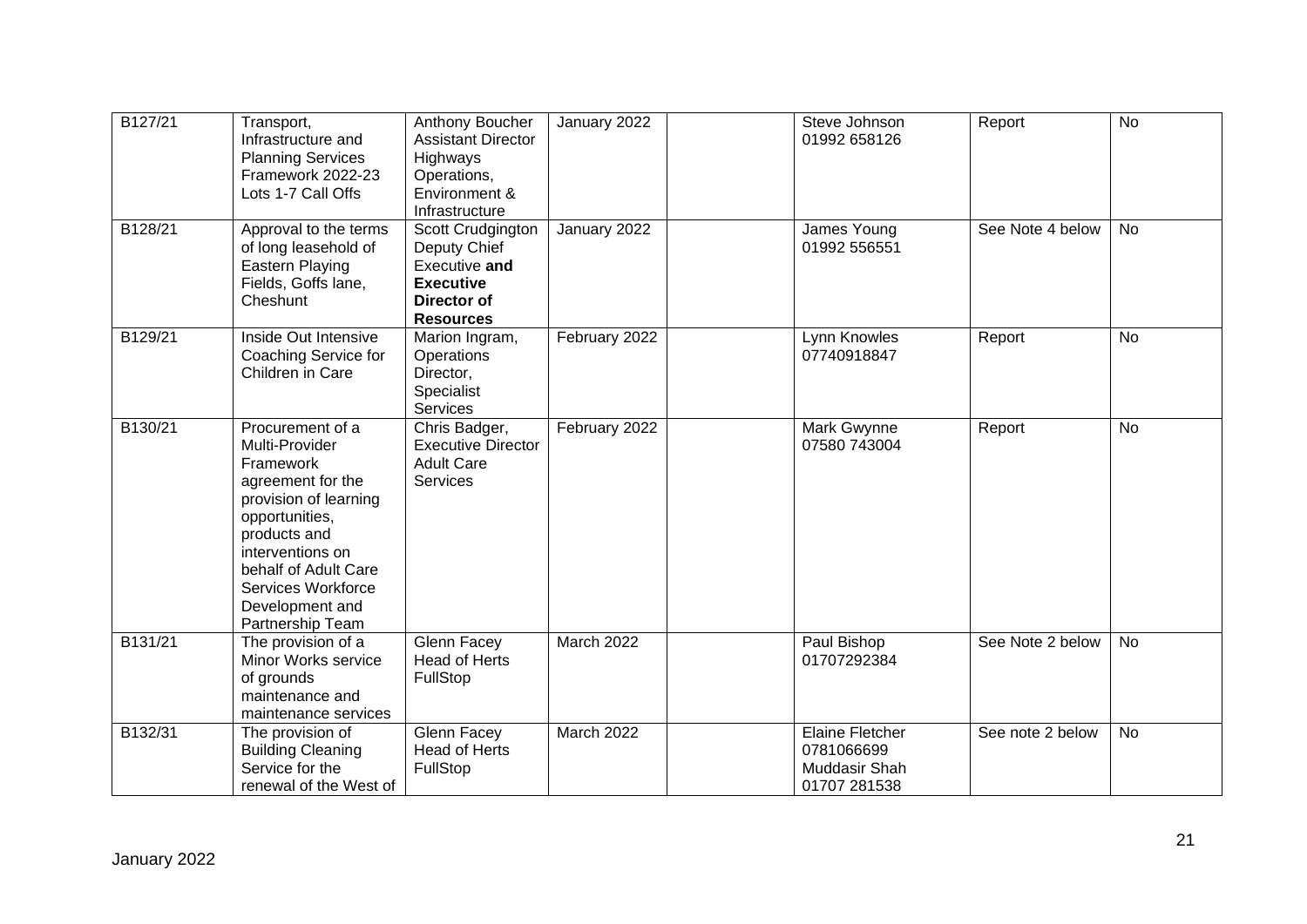|         | county education<br>package of primary<br>schools (West A)                                                                                                                     |                                                                                                |                   |                                                                       |                  |           |
|---------|--------------------------------------------------------------------------------------------------------------------------------------------------------------------------------|------------------------------------------------------------------------------------------------|-------------------|-----------------------------------------------------------------------|------------------|-----------|
| B133/21 | The provision of<br><b>Building Cleaning</b><br>Service for the<br>renewal of the West of<br>county education<br>package of primary<br>schools (West B)                        | <b>Glenn Facey</b><br><b>Head of Herts</b><br>FullStop                                         | March 2022        | <b>Elaine Fletcher</b><br>0781066699<br>Muddasir Shah<br>01707 281538 | See note 2 below | <b>No</b> |
| B134/21 | The provision of<br><b>Building Cleaning</b><br>Service for the<br>renewal of the West of<br>county education<br>package of primary<br>schools (West C)                        | <b>Glenn Facey</b><br><b>Head of Herts</b><br>FullStop                                         | March 2022        | <b>Elaine Fletcher</b><br>0781066699<br>Muddasir Shah<br>01707 281538 | See note 2 below | <b>No</b> |
| B135/21 | The provision of<br><b>Building Cleaning</b><br>Service for the<br>renewal of the West of<br>county education<br>package of primary<br>schools (West D)                        | <b>Glenn Facey</b><br><b>Head of Herts</b><br>FullStop                                         | <b>March 2022</b> | <b>Elaine Fletcher</b><br>0781066699<br>Muddasir Shah<br>01707 281538 | See note 2 below | <b>No</b> |
| B136/21 | The provision of<br><b>Building Cleaning</b><br>Service for the<br>renewal of the<br><b>Bishops Stortford</b><br>education package of<br>primary schools (East<br>of County E) | <b>Glenn Facey</b><br><b>Head of Herts</b><br>FullStop                                         | March 2022        | <b>Elaine Fletcher</b><br>0781066699<br>Muddasir Shah<br>01707 281538 | See note 2 below | <b>No</b> |
| B002/22 | <b>Award contract for</b><br>electronic document<br>records<br>management<br>software                                                                                          | <b>Scott</b><br>Crudgington<br><b>Deputy Chief</b><br><b>Executive and</b><br><b>Executive</b> | February<br>2022  | <b>Anna Morrison</b><br>01992 555 282                                 | Report           | <b>No</b> |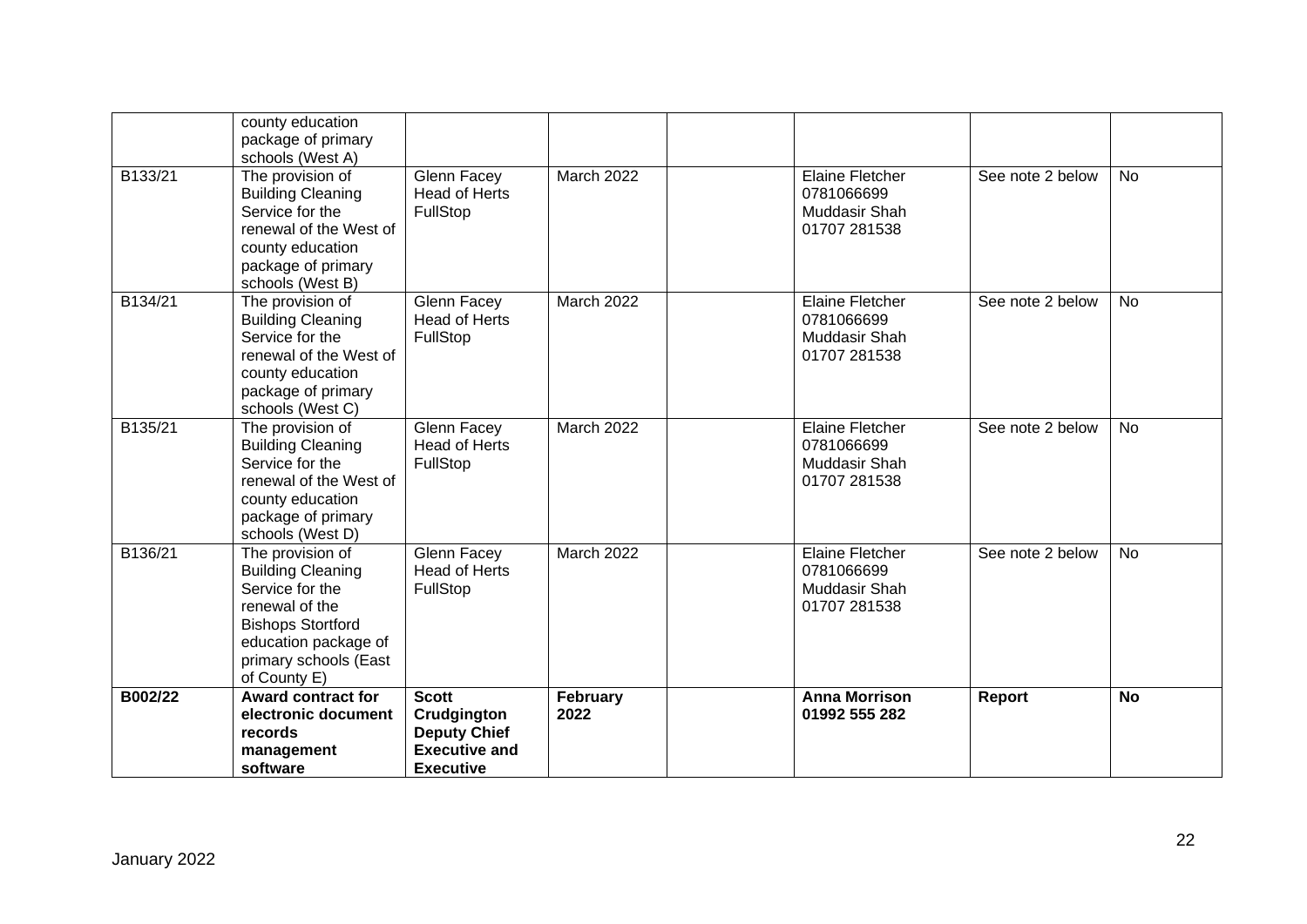|         |                                                                                                                                                                                                                                                                                                                               | Director of<br><b>Resources</b>                                                                  |                   |                                                                               |                     |           |
|---------|-------------------------------------------------------------------------------------------------------------------------------------------------------------------------------------------------------------------------------------------------------------------------------------------------------------------------------|--------------------------------------------------------------------------------------------------|-------------------|-------------------------------------------------------------------------------|---------------------|-----------|
| B003/22 | Whether or not to<br>agree to the<br>statutory proposal to<br>close the residential<br>provision at<br>Falconer School,<br>taking into<br>consideration the<br>outcome of the<br>statutory notice<br>period. NB An officer<br>decision will only be<br>taken if no<br>objections to the<br>statutory proposal<br>are received | <b>Jo Fisher</b><br><b>Executive</b><br>Director of<br>Children's<br><b>Services</b>             | February<br>2022  | <b>Samantha Young</b><br>01992 555754                                         | Report              | <b>No</b> |
| B004/22 | The provision of<br><b>Building Cleaning</b><br>Services, for The<br><b>Hemel Hempstead</b><br><b>School</b>                                                                                                                                                                                                                  | <b>Glenn Facey</b><br><b>Head of Herts</b><br><b>FullStop</b>                                    | February<br>2022  | <b>Muddasir Shah</b><br>07580743476<br><b>Elaine Fletcher</b><br>07816066699. | See Note 2<br>below | <b>No</b> |
| B005/22 | HCC2113481<br>Batch 61 Cluster 2 -<br><b>Burleigh, Heathlands</b><br>& Manland School -<br><b>Heating Works</b>                                                                                                                                                                                                               | <b>Sass Pledger</b><br><b>Asst Director -</b><br><b>Property</b>                                 | February<br>2022  | <b>Jackie Aldridge</b><br>01992 588138                                        | See Note 2<br>below | No        |
| B006/22 | The provision of<br>contracts for the<br>treatment and final<br>disposal of local<br>authority collected<br>residual waste from<br>2024                                                                                                                                                                                       | Simon Aries -<br>Director-<br>Transport,<br>Waste &<br><b>Environmental</b><br><b>Management</b> | <b>March 2022</b> | <b>Matthew King</b><br>01992 556207                                           | <b>Report</b>       | <b>No</b> |
| B007/22 | Step2Skills: Award<br>of contract for the<br>provision of Adult                                                                                                                                                                                                                                                               | <b>Steven Lee-</b><br><b>Foster Assistant</b><br>Director for                                    | <b>April 2022</b> | <b>Lyn Keates</b><br>01992 588626                                             | See Note 2<br>below | <b>No</b> |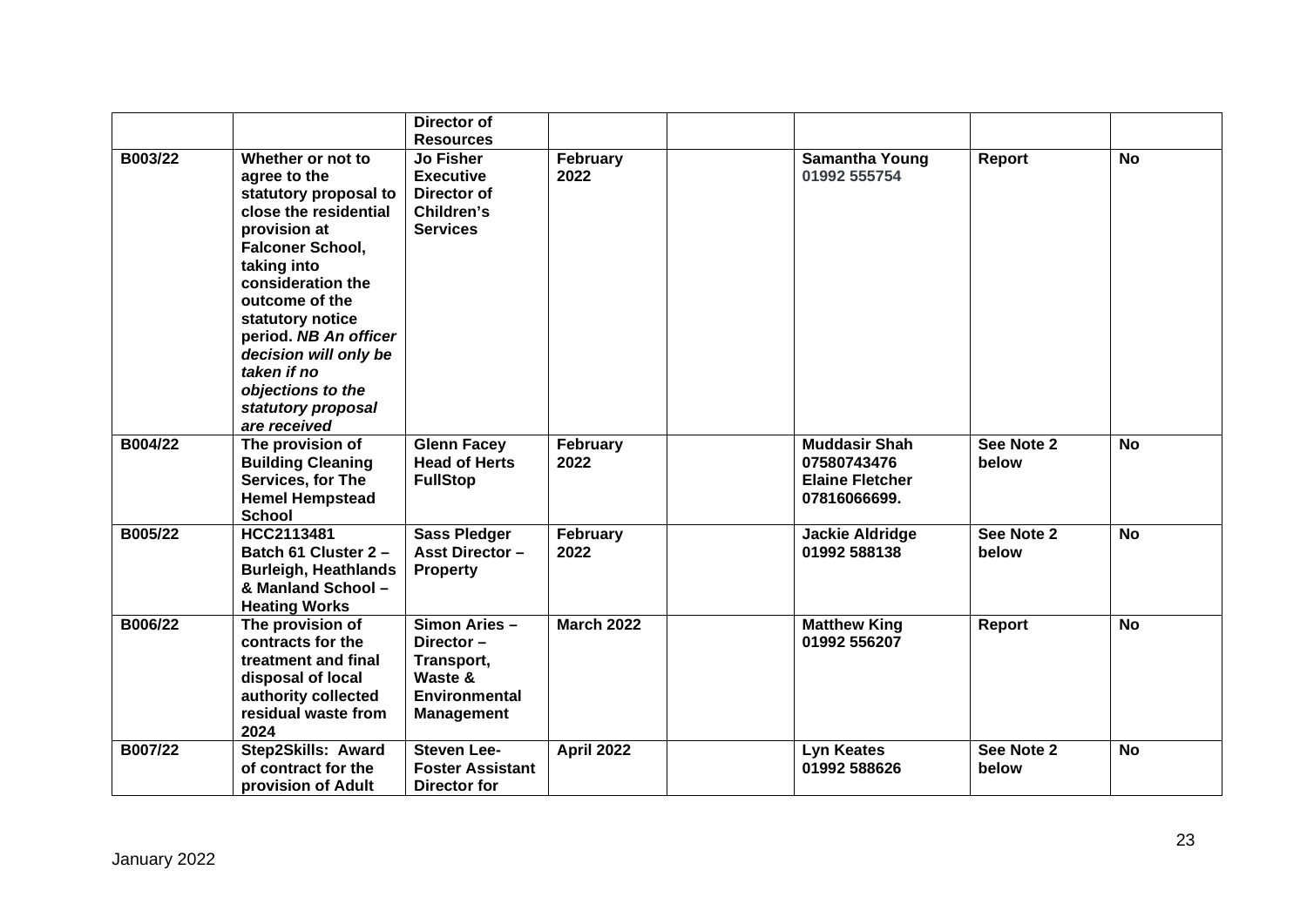|         | <b>Learning across</b><br><b>Hertfordshire for</b><br>academic year 2022-<br>2023                                                                                                 | <b>Adult Care</b><br><b>Services</b>                                                                                                                                                                     |                 |                                    |                     |    |
|---------|-----------------------------------------------------------------------------------------------------------------------------------------------------------------------------------|----------------------------------------------------------------------------------------------------------------------------------------------------------------------------------------------------------|-----------------|------------------------------------|---------------------|----|
| B008/22 | <b>Prevention of</b><br><b>Homelessness</b><br>Service (16 to 25<br>years) via Children's<br><b>Services in</b><br>conjunction with the<br>10 District/Borough<br><b>Councils</b> | Marion Ingram -<br><b>Operations</b><br><b>Director</b><br><b>Specialist</b><br><b>Services</b><br>(Children's<br>Services) &<br><b>Strategic</b><br>Partnership<br><b>Accommodation</b><br><b>Board</b> | <b>May 2022</b> | <b>Bev Burgess</b><br>01438 843927 | See Note 3<br>below | No |

**Notes:** 

- 1. CBC contract = on behalf of 17 local authority members of the Central Buying Consortium
- 2. Quality and price evaluation derived from tenderers' submissions *(which may contain exempt information and if so will not be available for public inspection)*
- 3. Collaborative contract with one or more authorities (not a CBC contract)
- 4. Part II (due to 'Information relating to the financial or business affairs of any particular person (including the Council')".

If you have any general enquiries about this Forward Plan - contact Michelle Diprose, Democratic Services Officer, 01992 555566 Email: [michelle.diprose@hertfordshire.gov.uk](mailto:michelle.diprose@hertfordshire.gov.uk) or Deborah Jeffery, Assistant Manager, Democratic Services, 01992 555563 Email: [deborah.jeffery@hertfordshire.gov.uk](mailto:deborah.jeffery@hertfordshire.gov.uk)

**QUENTIN BAKER, DIRECTOR OF LAW & GOVERNANCE**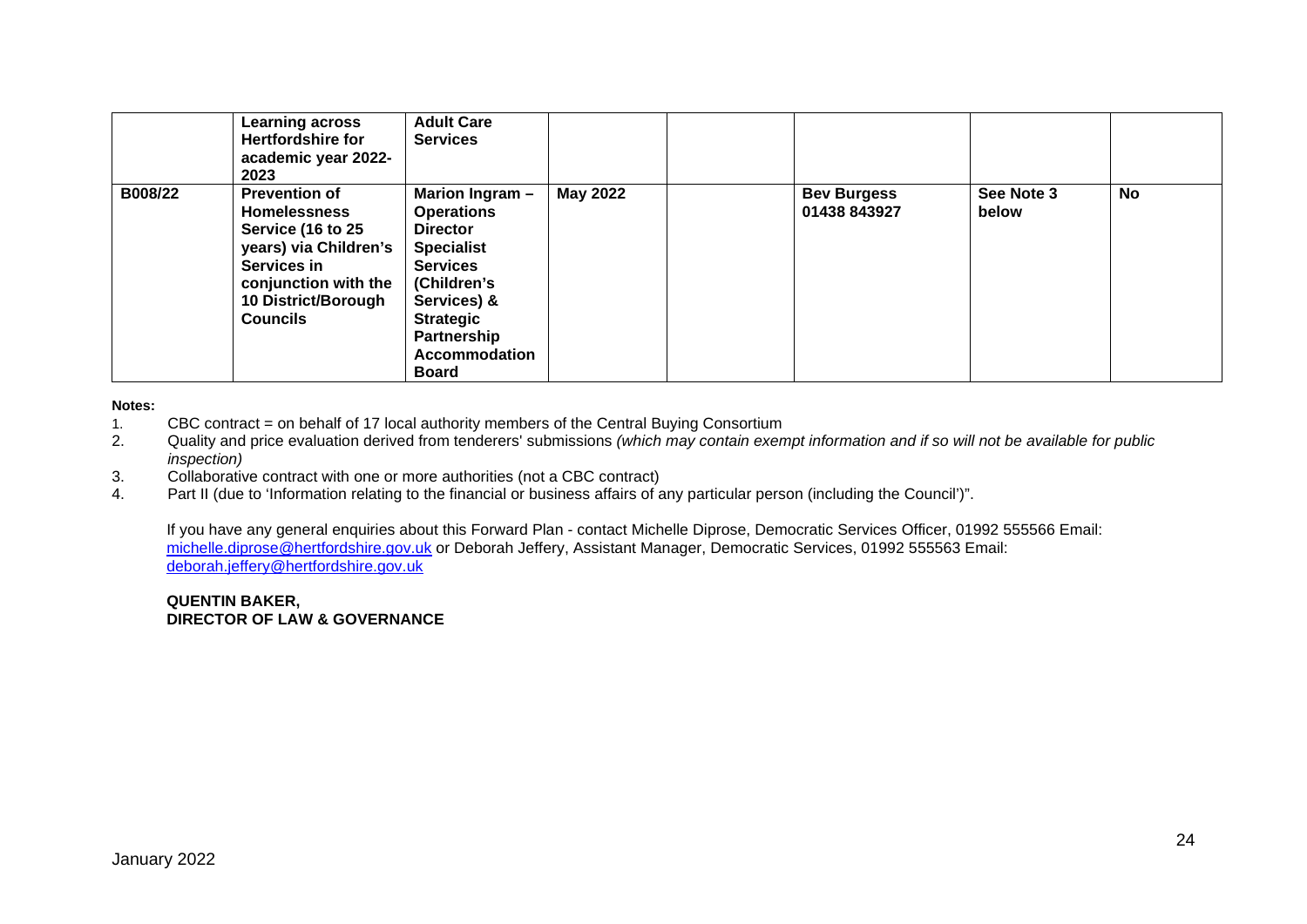

### **HERTFORDSHIRE COUNTY COUNCIL**

**FORWARD PLAN Notice of (a) key and other decisions likely to be made on behalf of the County Council by Cabinet, (b) key decisions likely to be made on behalf of the County Council by Officers and (c) decisions on Traffic Regulation Orders likely to be made by Officers on behalf of the County Council in the period 1 February 2022 – 31 May 2022** 

# **Published: 4 January 2022**

[Note: Key decisions and other decisions due to be reached in January 2022 but not yet made remain listed (notice of these items was given in the Forward Plan issued on 1 December 2021)]

## **TRAFFIC REGULATION ORDERS**

| <b>Broxbourne</b><br>Location                                                                                                                                                                                                                                                                                                                                                                                                                                                                                                                                                                | <b>Proposed Restriction</b>                                                                                                                                                                                                                                                                                                                                                                                                                                      |
|----------------------------------------------------------------------------------------------------------------------------------------------------------------------------------------------------------------------------------------------------------------------------------------------------------------------------------------------------------------------------------------------------------------------------------------------------------------------------------------------------------------------------------------------------------------------------------------------|------------------------------------------------------------------------------------------------------------------------------------------------------------------------------------------------------------------------------------------------------------------------------------------------------------------------------------------------------------------------------------------------------------------------------------------------------------------|
|                                                                                                                                                                                                                                                                                                                                                                                                                                                                                                                                                                                              |                                                                                                                                                                                                                                                                                                                                                                                                                                                                  |
| No current schemes                                                                                                                                                                                                                                                                                                                                                                                                                                                                                                                                                                           |                                                                                                                                                                                                                                                                                                                                                                                                                                                                  |
| <b>East Herts</b>                                                                                                                                                                                                                                                                                                                                                                                                                                                                                                                                                                            |                                                                                                                                                                                                                                                                                                                                                                                                                                                                  |
| Location                                                                                                                                                                                                                                                                                                                                                                                                                                                                                                                                                                                     | <b>Proposed Restriction</b>                                                                                                                                                                                                                                                                                                                                                                                                                                      |
| Anchor Street & Unnamed Roads, Bishop's Stortford<br>A602 Watton-at-Stone Bypass<br>Maidenhead Street, Hertford<br>Various Roads, Sawbridgeworth<br>West Road, Sawbridgeworth<br>Bullfields, Sawbridgeworth<br>Fairway, Sawbridgeworth<br>London Road, Crouch Gardens etc, Buntingford<br>Thieves Lane / The Ridgeway, Hertford<br>North Road, Hertford<br>High Street / Stevenage Road, Walkern<br>High Street, Puckeridge, The Tannery etc Buntingford<br>Whittington Way, Bishop's Stortford<br>Cambridge Road, Old Standon Hill & Barleymead<br>Way, Puckeridge<br>Various Roads, Bengeo | Goods Vehicle Loading Bay, 20mph Speed Limit, Bus Gate<br>50mph Speed Limit<br><b>Restricted Zone</b><br>20mph Speed Limit<br><b>Waiting Restrictions</b><br><b>Waiting Restrictions</b><br><b>Waiting Restrictions</b><br>20mph Speed Limit Zone<br><b>Experimental Waiting Restrictions</b><br><b>Waiting Restrictions</b><br><b>Waiting Restrictions</b><br><b>Waiting Restrictions</b><br>Cycle Track Order<br><b>Waiting Restrictions</b><br>20 Speed Limit |
|                                                                                                                                                                                                                                                                                                                                                                                                                                                                                                                                                                                              |                                                                                                                                                                                                                                                                                                                                                                                                                                                                  |
| <b>Dacorum</b>                                                                                                                                                                                                                                                                                                                                                                                                                                                                                                                                                                               |                                                                                                                                                                                                                                                                                                                                                                                                                                                                  |
| Location                                                                                                                                                                                                                                                                                                                                                                                                                                                                                                                                                                                     | <b>Proposed Restriction</b>                                                                                                                                                                                                                                                                                                                                                                                                                                      |
| Dundale Road, Tring                                                                                                                                                                                                                                                                                                                                                                                                                                                                                                                                                                          | <b>Waiting Restrictions</b>                                                                                                                                                                                                                                                                                                                                                                                                                                      |
| Wingrave Road / Sutton Close, Tring                                                                                                                                                                                                                                                                                                                                                                                                                                                                                                                                                          | <b>Waiting Restrictions</b>                                                                                                                                                                                                                                                                                                                                                                                                                                      |
| New Mill Terrace / Pheasant Close etc, Tring                                                                                                                                                                                                                                                                                                                                                                                                                                                                                                                                                 | <b>Waiting Restrictions</b>                                                                                                                                                                                                                                                                                                                                                                                                                                      |